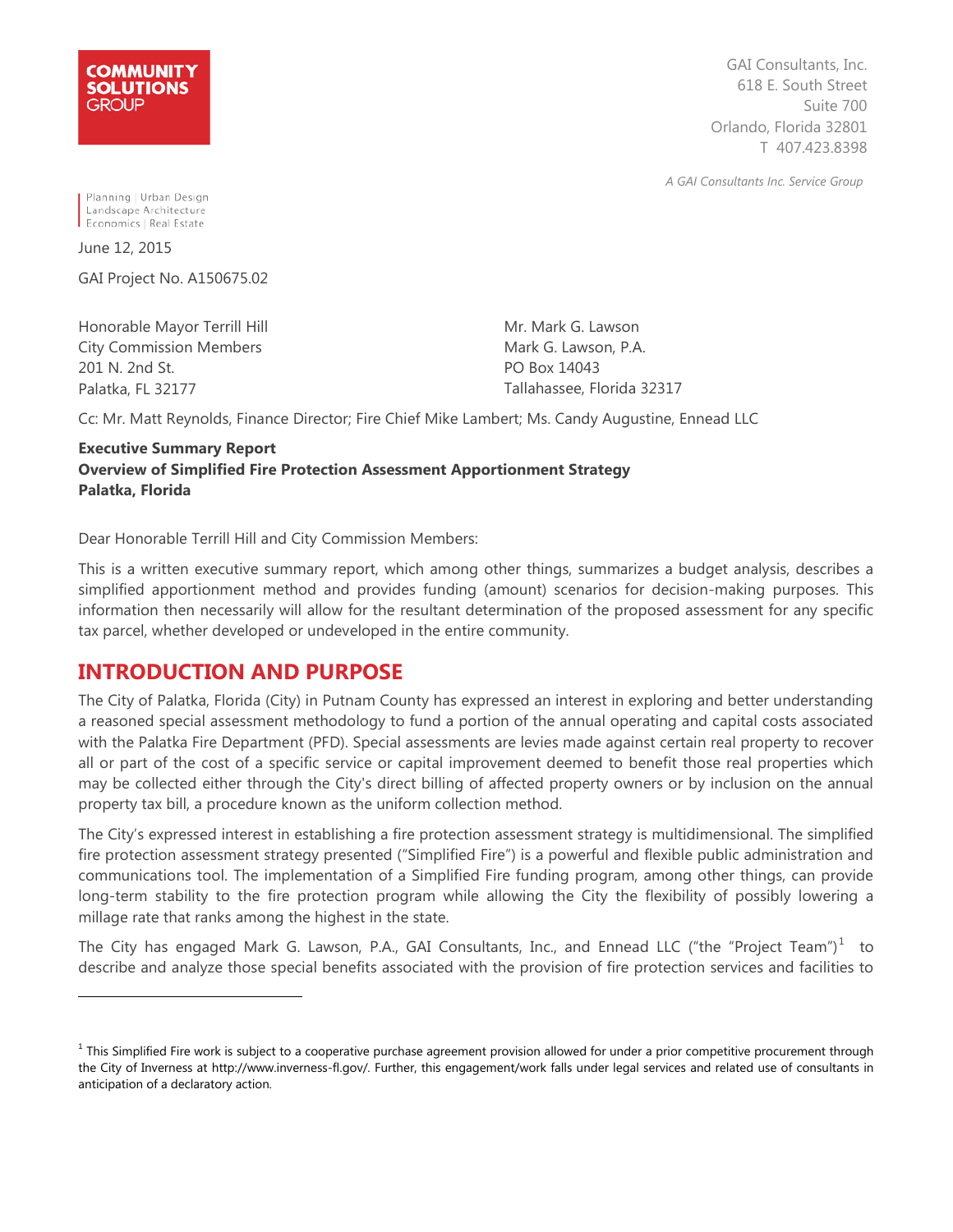each of the various tax parcels of property in the City using the Simplified Fire approach described herein.<sup>[2](#page-0-1)</sup> This Simplified Fire strategy represents a reasoned alternative and equity tool for allocating and sharing all or some portion of benefits, burdens, and the budgeted annual costs associated with the availability of PFD's essential services and facilities. This analysis is unique to the PFD and its budget data. GAI has reviewed the relevant data in Appendix A and shares this summary; Ennead LLC has applied the Simplified Fire methodology described herein to a publicly generated and statutorily required data base to present decision-making information in Appendix B.

This executive summary is provided for initial planning and decision-making purposes, though it forms the foundation for implementation should the City determine to proceed with imposition of this alternative methodology. Included is a summary of the Florida law governing special assessments, a description of the special benefits conveyed by the budgeted availability of fire protection services and facilities and a reasoned apportionment methodology reflecting two distinct tiers or classes of assessment allocations;

- Tier 1: a sharing of benefits, burdens and costs for fire protection services and facilities based upon the *relative value of improvements* for each tax parcel in the City as compared to the value of improvements for all tax parcels in the City; and,
- Tier 2: a sharing of benefits, burdens, and costs for fire protection services and facilities on a *per tax parcel* apportionment.

Both are premised upon maintaining a continual state of preparedness and *readiness to serve* whether or not a request for actual assistance is ever received.<sup>[3](#page-1-0)</sup> These two distinct tiers are used to digest the PFD's estimated budget after a reduction for potential advanced life support costs (ALS) to avoid any misunderstanding that emergency medical services are being funded improperly with the resulting special assessments. Prior to apportioning the estimated budget into the Tier 1 and Tier 2 categories, the PFD's adopted budget is adjusted to remove any costs potentially associated with advanced life support (ALS). This adjustment is made to avoid the possibility of challenge that emergency medical services are being funded improperly with the resulting special assessments.[4](#page-1-1)

Simplified Fire is a powerful public administration and decision-making tool, several funding examples are included to illustrate application of, and the flexibility offered by, the two-tiered apportionment methodology.<sup>[5](#page-1-2)</sup>

## **SPECIAL ASSESSMENTS IN GENERAL, FLORIDA LAW**

Special assessments are a dedicated revenue source typically available to general purpose local governments to fund capital improvements or essential services. While discussion of the law governing special assessments included herein should not be construed as a legal opinion, there are legal guidelines to draw upon in laying out an

<span id="page-1-2"></span><sup>5</sup> See Appendix B.

-



Page 2

 $2$  The use of the maintained database of tax parcels required by law and employed by the local property appraiser and tax collector is a relatively accurate, fair and efficient means to annually allocate or distribute costs. For apportioning benefits and allocating costs to property as discussed herein, the use of tax parcels is reasonable, fair, effective, and efficient for all tax parcels, including statutorily defined parcels such as individual condominium or cooperative units.

<span id="page-1-0"></span><sup>&</sup>lt;sup>3</sup> Although either of these two tiers might be singularly used to address a significant portion of the budget for special assessment apportionment purposes, together they provide a simplified and powerful equity tool for the City to share assessable benefits, burdens and costs among assessable tax parcels in the City. The combination of these two tiers itself demonstrates equity.

<span id="page-1-1"></span><sup>4</sup> See ADDRESSING THE COST OF EMS on page 12 of this report*.*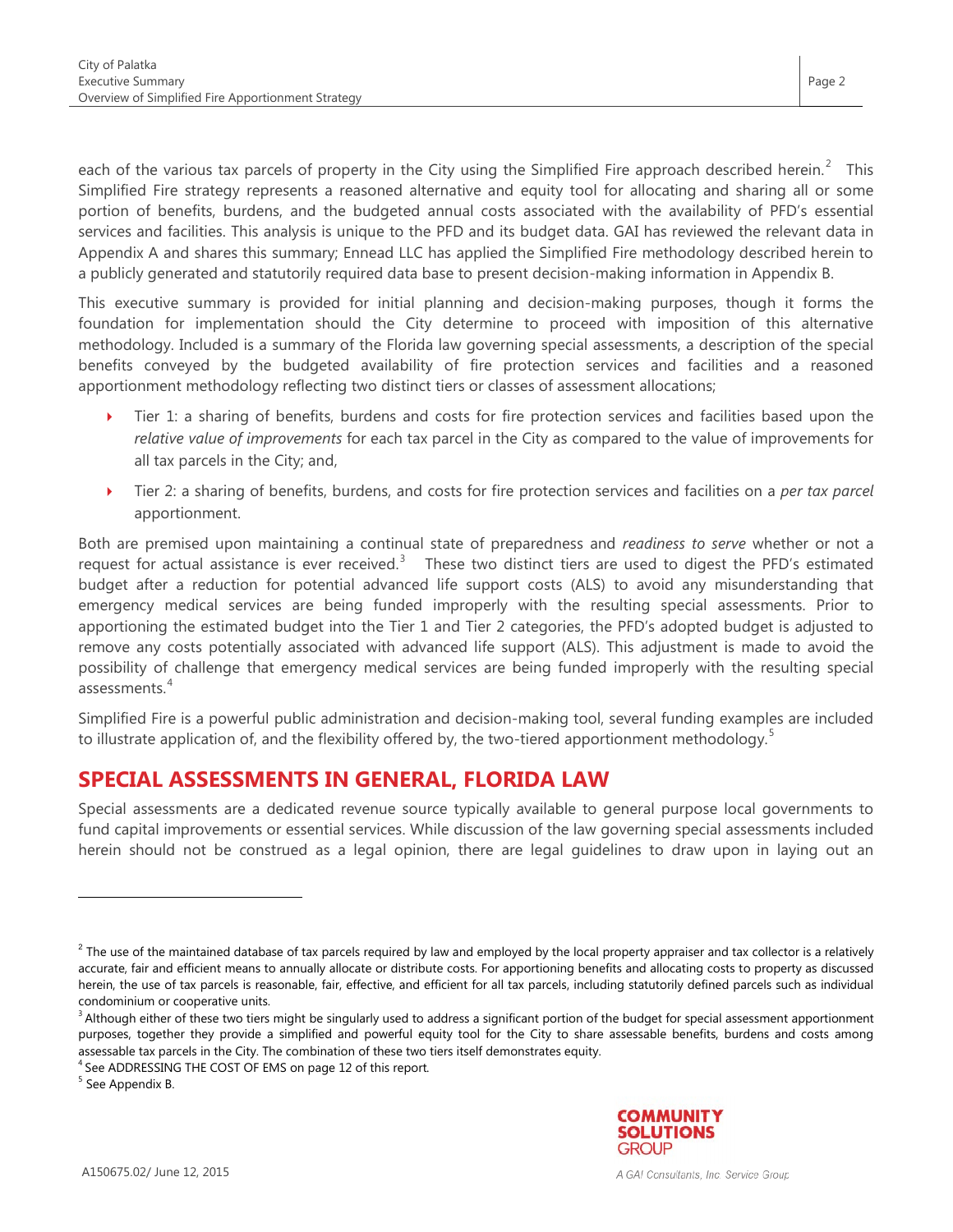assessment methodology which conforms to accepted principles and practices necessary to achieve legal validity. As established by Florida case law, two requirements exist for the imposition of a valid special assessment.

- The property assessed must derive a *special benefit* from the improvement or service provided; and
- The assessment must be *fairly and reasonably apportioned* among the properties receiving the special benefit.

Under both Florida's case law and certain statutory components, it is well settled that the benefit required for a valid special assessment may be measured or benchmarked against something other than simply an increase in real property market value. The concept of benefit also includes the relief of a burden or demand created by property as well as added use and enjoyment of the real property. The benefits then can be conceptual but they must be capable of being evaluated by some metric and being apportioned in some reasonable manner. It is not necessary that the benefits be direct or immediate, but they must be substantial, certain, and capable of being realized within a reasonable time. The benefits must be distinguishable or different from those of non-assessed properties but they may coincidentally extend to non-assessed properties. Specifically, Florida's case law, as well as its statutory regime relating to special assessments, supports substantial latitude both in the means by which *benefit to or relief of burden created by* real property is identified and determined and the subsequent manner by which an assessment itself is calculated or apportioned. Though Florida law requires that special assessments funding improvements or services must be fairly and reasonably apportioned, the State's Supreme Court has held that the method of apportionment is immaterial and may vary provided the amount of the assessment for each property *does not exceed the proportional benefits it receives compared to other properties.* 

### **BENEFIT TO PROPERTY DESCRIBED**

Under Florida law, fire protection activities indisputably create special benefits for real property. For the purposes of this executive summary, the reference to benefits specifically includes the annually occurring obligation to underwrite and share the relief of a burden to continually stand in readiness created in the aggregate by the very existence of the various tax parcels in the City. In the aggregate, and overall, the benefits described equal or exceed the costs of readiness to serve and could be rationally apportioned using either or both of the methodology tiers described herein. Although several of the benefits realized may overlap, it is useful for educative and analytical purposes to articulate them separately since they respond to or satisfy different expectations or needs and assume varying qualities. Through agreements with other jurisdictions or agencies, these benefits may be available beyond the assessment area, but they are coincidental and difficult to plan for in advance. For example, such an agreement exists between the City of Palatka and Putnam County for providing mutual aid. Though at this time no compensation for services is exchanged, it is possible that PFD could be reimbursed for coverage beyond the assessment area.

The collective and relative benefits listed below are among those enjoyed by the various tax parcels in the incorporated area of Palatka through the availability of fire protection services and facilities budgeted for continual readiness to serve. These benefits apply to improved and unimproved properties.

 *Assured Fire Protection On Call.* First and foremost, PFD has a combined department which includes approximately 21 firefighters whose primary responsibilities are to continually stand in readiness to secure individual properties in this community from the threat of fire and to render fire suppression and rescue services if required. The PFD personnel are composed of dedicated first responders and support staff charged with continually being available to provide fire protection and associated basic medical aid.

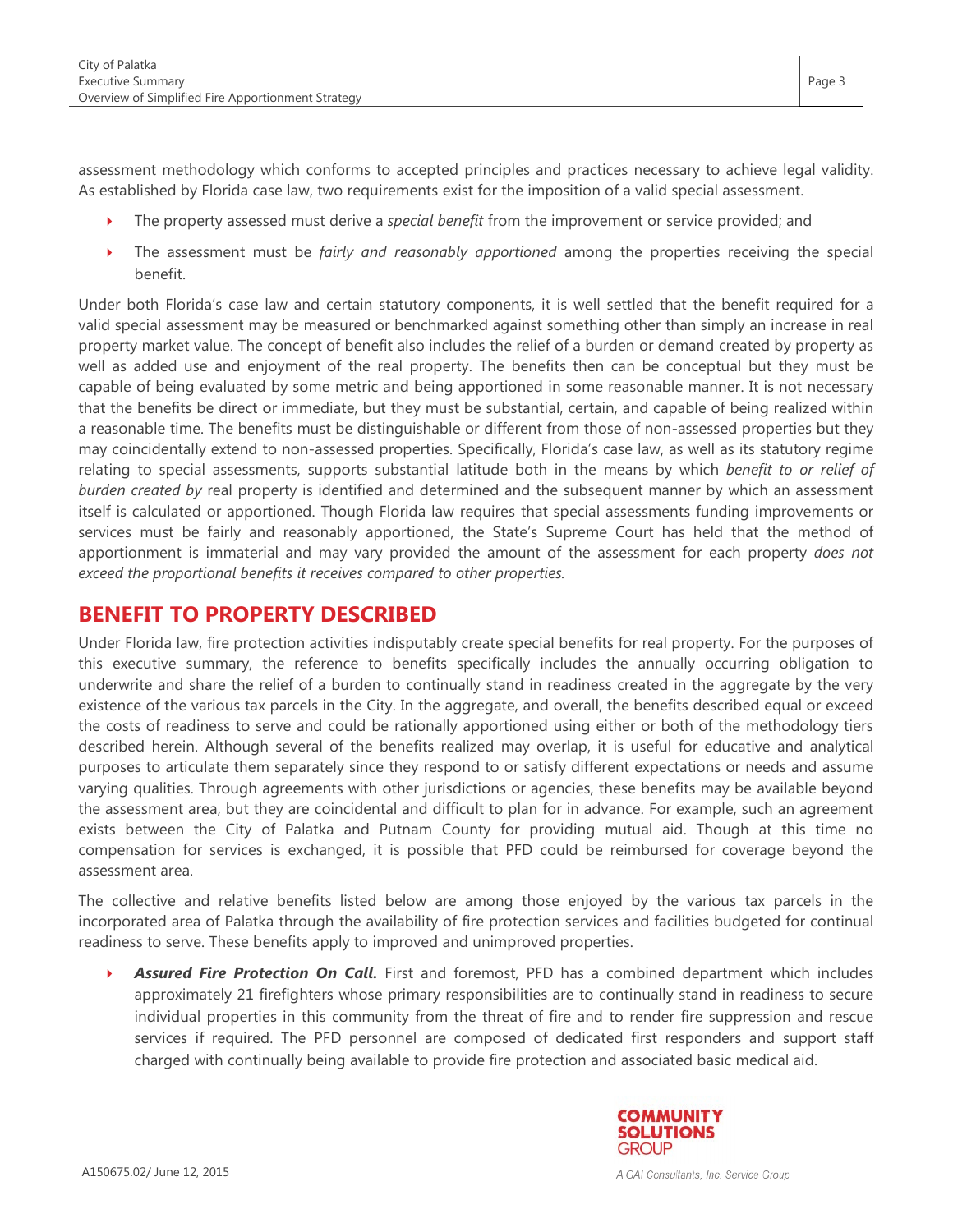- *Assured First Response Medical Aid On Call.* Among the responsibilities of the department and its staff is to stand in readiness to provide first response medical aid stemming from fire incidents or related emergency conditions to persons visiting, residing in, working in, or otherwise occupying and/or associated with the residential and non-residential properties in its service area. As with fire protection services that are always on call, the obvious special benefit to real property is assured life safety, and health for residents, visitors, and employees of protected parcels, residences, businesses, and institutions within the City.
- *Maintenance of Minimum Insurance Rating(s)*. The Insurance Service Office, Inc. (ISO) sets minimum standards for fire and emergency response teams. These standards can be a positive or favorable determinant in actual insurance rates imposed by Florida's insurers for various classes of properties. A basic complement of coverage is necessary to assure that a minimum fire rating is achieved for actuarial purposes. There are distinct differences in insurance ratings for properties protected by trained full-time personnel and those protected by voluntary staff with comparably less equipment and training. That such ratings and the cost of individual coverage for fire insurance vary by location and structural conditions is itself an indicator of the value to property implied by a well-staffed and easily deployed fire unit. As well, the greater or lesser available insurance ratings correspondingly and continuously benefit the attractiveness of unimproved properties for potential improvement or development.
- *Assured Coverage for Other Emergency Conditions.* As with most departments engaged in fire protection and associated life safety activities, the sworn fire personnel and their support team provide coverage to improved and unimproved real property, providing incidental services (often to individuals living, working and visiting thereon) associated with a wide range of emergency and potentially hazardous conditions, for example, fire events, accident clearance, spilled contaminants, and control of noxious or incendiary materials.
- **Protection for the Uninsured.** Those tax parcels without mortgages and/or fire insurance are materially advantaged by supporting a fire assessment program which becomes, by default, an alternate means to shield equity in property. In this case, the benefits associated with continual readiness to deploy are easily evaluated by the value of the residential, commercial, or other improvements, features, or enhancements which are the measure, in substantial part, of potential loss when a fire incident is experienced.
- *Enjoyment of Property and Protection of Property Value.* The combination of available fire protection for tax parcels in the City regardless of insurance ratings, enhanced life safety, personal security and financial advantage yields materially greater enjoyment in real property. As the basic complement of fire protection is enhanced through the assessment, the reduced potential for fire losses or liabilities stemming from a wide variety of incidents occurring thereon become their own benefits to real property.

When calls are actually received and personnel deployed to a scene of an incident, the economic value of the department's ability to act becomes more apparent as losses are minimized or contained. The losses, or potential losses, or liability, can be reasonably measured in terms of the value attributed to improvements, enhancements, or features on the underlying real property and the parcel itself, but the cost of availability of fire protection services and facilities remains fairly static in the City's budget.

**Protection for Improved and Unimproved Properties.** Clearly improvements or enhancements on a tax parcel benefit from the readiness to provide fire protection, but unimproved properties also benefit. Unimproved tax parcels benefit from fire protection services and facilities when the PFD is ready to put out



Page 4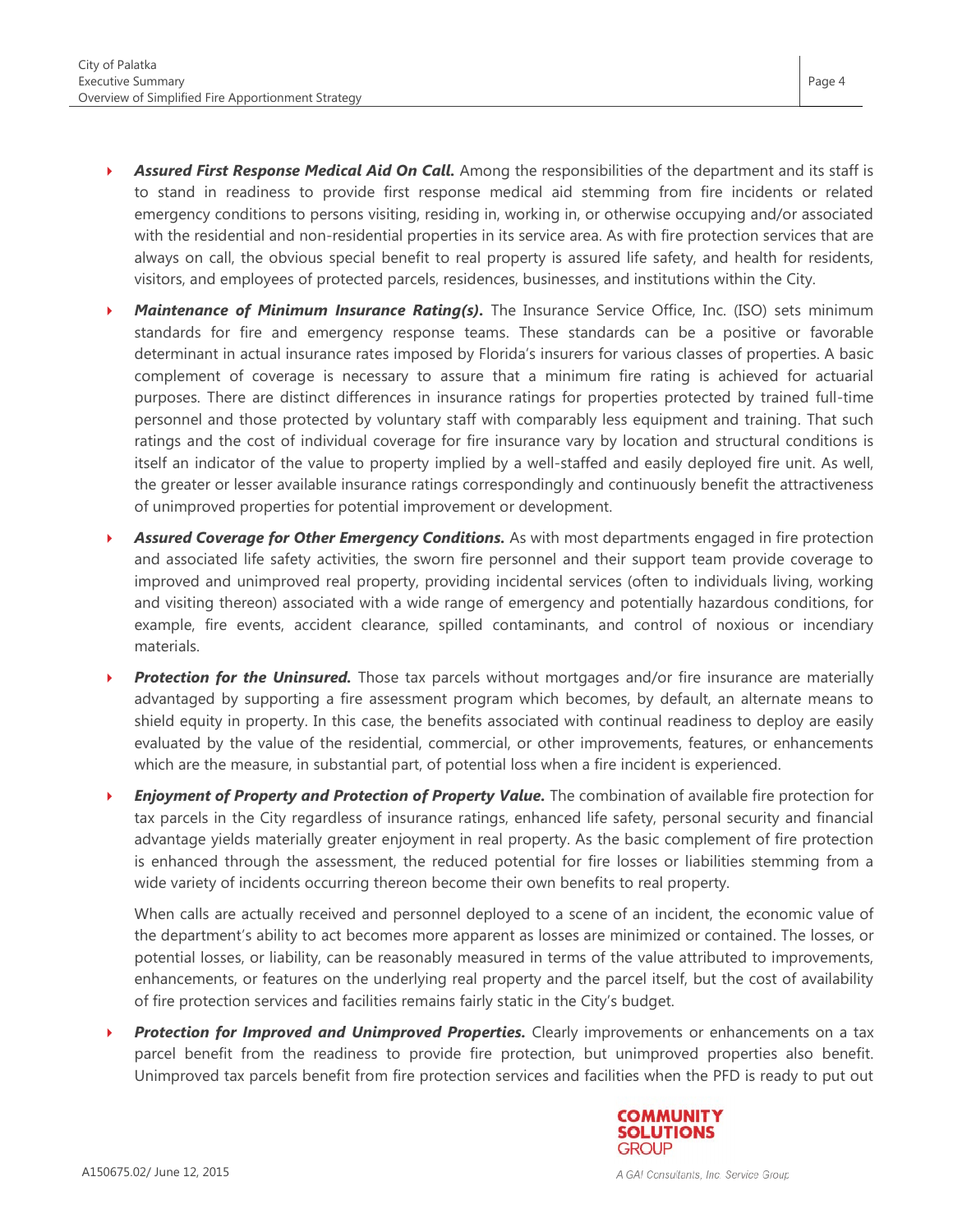yard waste or brush fires, ready to put out fires as a result of illegal dumping, mischief or similar isolated instances, and ready to stop the spread of fires from truly vacant to improved properties.

- **Relief of Burden.** The benefits, burdens and costs reasonably associated with an annual and recurring budget that underwrites a continual readiness to serve the various tax parcels in the City in the event of fire incidents can be addressed through a direct assessment vehicle. The burden of these costs is assigned to all tax parcels to which services in the event of a fire are continually available throughout each fiscal year, while other alternative funding sources are relieved of this financial encumbrance.
- **Overall Economic Advantages.** The above benefits, viewed in the aggregate, provide a distinct economic advantage to the various improved residential and non-residential tax parcels, as well as unimproved tax parcels in the City. Additionally, properties protected by the availability of fulltime departments with trained personnel typically receive, or are more easily capable of receiving, more attractive insurance rates than those properties that are not so protected resulting in direct benefit to property. The availability of more attractive insurance rates positively impacts both already improved tax parcels as well as making unimproved tax parcels more attractive for development.

### **BUDGETS AND POLICY**

To be clear, the impact of insurance rates are just one of several factors involved in the annual budgeting and provision of fire protection service. Currently, the City maintains a level 2 out of 10 for fire protection based on the ISO's Public Protection Classification (PPC) rating. This rating applies to the area located within the city limits of Palatka.

Though at times difficult to quantify, the ISO's PPC rating for fire departments helps provide a way to determine benefit to property. ISO assesses risk based on a series of criteria grouped into categories of the fire alarm and communications system, the fire department including staff, and the water supply system. The rating standardizes levels of fire protection, with Public Protection Classification of 1 being the best and 10 being equivalent to the lowest rating. Many insurance companies consider the ISO rating of the local fire department when determining the premium for property insurance. Insurance rates are, in part, a function of the insurance carrier and the impact of the ISO's PPC rating, and can vary considerably. However, a two to three point shift in ISO rating can have a notable effect on the price of insurance.

The PFD, like virtually every fire department, provides fire protection benefits through its available capacity to respond. That is, PFD stands alert, ready to respond to the potential of a fire and associated basic life support in such an emergency event. The constant *potential* for the outbreak of a fire represents the predominant requirement for service.

The scale of this potential defines the basic underlying cost of the department's fire infrastructure. Even prior to an incident – without regard to what the nature of the incident or call may require - PFD's personnel and equipment remain in readiness or preparedness. From a policy and public purpose standpoint, this is the predominant activity of the PFD. The amount of resources made available each year, including committable personnel and necessary equipment, is a public administration and policy decision. To limit fire loss and to preserve property values, the City and its fire unit, in this state of readiness, must consider the committable personnel, necessary equipment, and the time likely required to extinguish a fire (*planning or preparing* for the potential incident or event) prior to allocating the direct resources enabling the fire to be extinguished as quickly as possible (*deploying to or intervening* in the

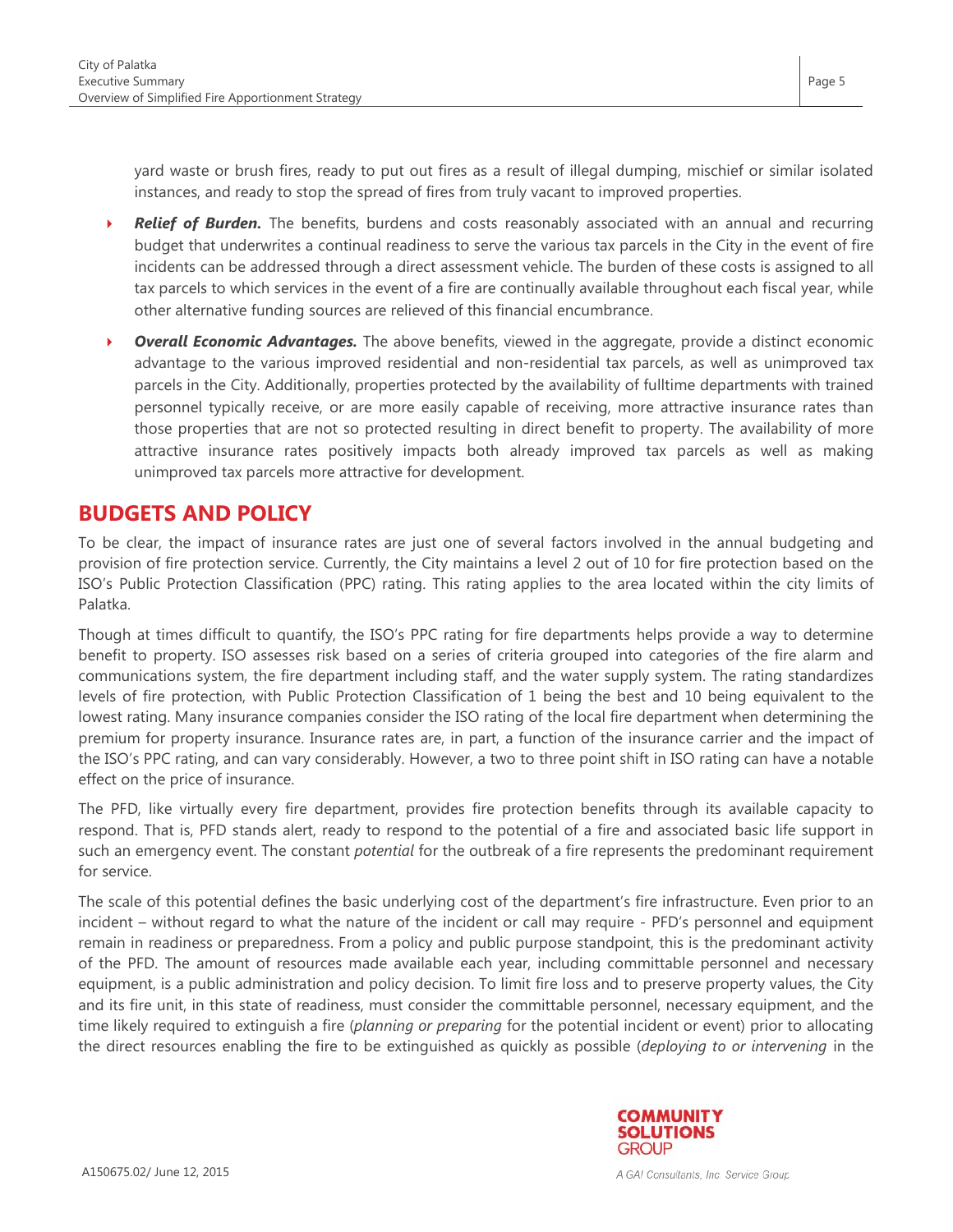incident or event itself). As suggested by the standards of ISO, there are minimal capabilities that must be maintained at all times.

Consequently, an apportionment stemming from a fire department's continual readiness to serve is premised largely on the fact that PFD must maintain and the City must underwrite its preparedness whether or not a firerelated distress call is ever received. Indeed, records of many departments affirm that a significant portion of the benefit derived or burden relieved occurs through readiness or preparedness and not deployment. PFD's preparedness costs are generally those *necessary to maintain the readiness of PFD's fire personnel to respond* to periodic calls, with the actual level of service being a policy or budget decision from year to year.

The constant *potential* for the outbreak of a fire represents the predominant requirement for service. Even *prior* to an incident – without regard to what the nature of the incident or call may require - PFD's personnel and equipment continually remain in readiness or preparedness to provide fire protection services and facilities to all property within the City.

## **OVERVIEW OF PROPOSED APPORTIONMENT METHOD, RECENT DEVELOPMENTS.**

That local governments are afforded great latitude under Florida law with respect to legislative determinations concerning special benefit and reasonable apportionment is well settled law. No single apportionment methodology has emerged as preferable in the governing case law for a given service or improvement. So long as the apportionment is reasonable and not arbitrary, the assessment is generally capable of withstanding legal challenge.

The reasoned assessment methodology described in this Executive Summary has been expressly focused upon and judicially validated in circuit court in Hernando County (Brooksville), Pinellas County, (St. Petersburg), Bay County (Springfield), and Polk County (Haines City) by Mr. Lawson. The concept was subsequently subjected to a challenge and recently upheld by the Florida Supreme Court. The Florida Supreme Court has now also expressly confirmed the use of the two-tiered approach and legal construct (relative improvement value and per-tax parcel upon which Simplified Fire is premised).

In *Morris v. City of Cape Coral*, No. SC14-350 (Fla. May 7, 2015), the Supreme Court addressed a line of reasoning from prior cases, reiterating that the determination of whether a special assessment confers a special benefit on property is not based on whether the benefit is "unique" to that property, but instead whether there is a logical relationship between the assessment on a property and the benefit conferred upon that property. Decisions that seemed to indicate the contrary, including *St. Lucie County-Ft. Pierce Fire Prevention & Control District v. Higgs,* 141 So. 2d 744 (Fla. 1962), turned solely on invalid apportionment, not on inadequate benefit to property. This argument is similar to that made by the City of Haines City and the City of Springfield in their validations and in an amicus curiae brief filed in *Morris*.<sup>[6](#page-1-0)</sup> Those cities filed an amicus brief because the Cape Coral methodology in *Morris* had been taken, almost verbatim in some instances, from the methodology in reports and work previously delivered

<sup>&</sup>lt;sup>6</sup> See Amicus Curiae Brief in Support of Neither Party of the City of Haines City, Florida and the City of Springfield, Florida at 9, Morris v. City of Cape Coral, No. SC14-350 (Fla. May 7, 2015). The cities argued that Higgs did not apply for four reasons, including that the assessment methodology (the apportionment prong) in Higgs materially differed from the cities' approach in that the Higgs apportionment methodology relied entirely on the assessed value for apportionment, rather than the cities' use of improvement value. The Florida Supreme Court then distinguished Higgs from Morris on precisely the same logic.



<span id="page-5-0"></span>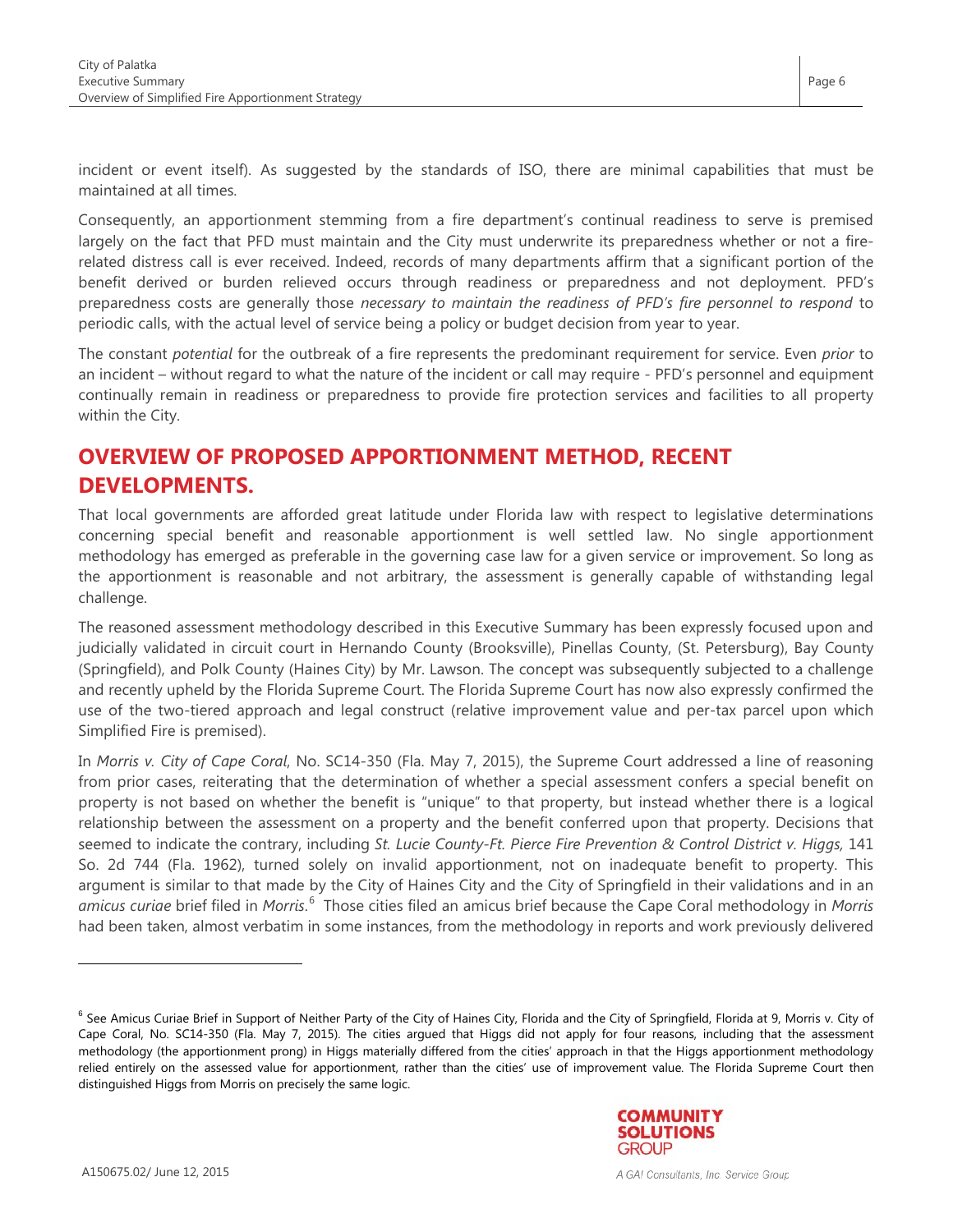to Haines City and Springfield and had been represented by Cape Coral in the circuit court as almost identical work and approach provided to other cites by Mr. Lawson, GAI and Ennead LLC. In fact, Cape Coral's expert testified at the trial level hearing that the methodology of the four cities where Mr. Lawson, GAI (formerly doing business as Real Estate Research Consultants) and Ennead LLC had previously developed each of those programs (including Brooksville and St. Petersburg alongside Springfield and Haines City), and validated the Simplified Fire methodology was "almost exactly the same" as the Cape Coral methodology. An amicus brief was necessitated because (1) the consulting proponents of another fire assessment method also challenged the legal sufficiency of the Simplified Fire concept in *Morris* and (2) Cape Coral had made a significant number of errors in preparing its assessment roll, such that almost eight percent (8%) of the tax parcels to be assessed were incorrect. Cape Coral undertook substantial remedial actions, adopting corrective resolutions and successfully worked to avoid introduction of evidence during the challenge to its validation. The Supreme Court opinion in *Morris* noted these errors, but determined that it could validate the bonds and the fire assessment methodology despite such errors. In doing so the Supreme Court also adopted that logic and analysis in the amicus brief filed by Mr. Lawson's firm.

The wider impact of *Morris* is that the legal and conceptual use of the two-tiered Simplified Fire methodology presented in this Executive Summary, and the Supreme Court has determined that a method "almost exactly the same" as Simplified Fire is legally sufficient, valid and approved as compliant with case law and thus not arbitrary nor invalid.

*Morris* should not be construed to mean that local governments considering the use of special assessments should adopt a particular apportionment methodology solely on the basis of its use elsewhere. The failure to perform a factual and reasoned analysis specific to a set of circumstances in each community can expose another community to legal and political challenges based upon factual differences and/or well-intentioned, but unnecessary use of raw or uncertified public data. Florida's local governments vary in their needs, composition, and policies. The well settled implication is local governments are free to select an apportionment methodology which provides competent and substantial means to share the benefits, burdens, and costs of the fire protection budget and represents the best fit in terms of cost and ease of implementation, not only with respect to affected landowners but also in consideration of the staff required and resources involved with maintenance of the assessment program from year to year.

The parcel identification and classification system required by law to be maintained by the local property appraiser and tax collector will always be sustained and updated over the years as properties within Palatka develop and change. The use of such classification and appraisal system and description of tax parcels is publicly prepared, stable, readily accessible, reasonably consistent and accurate, maintained without cost to the City and capable of being used from year to year without extraordinary consumption of resources better expended to address other fire protection related issues. Accordingly, the assessment approach contemplated herein relies upon such system as a stable, reasoned and standardized resource.

The recommended approach does not rely upon attempted statistical analysis of complex or interim mass appraisal data, or demand-based fire call data maintained by the City's Fire Department or State Fire Marshal for other purposes, or attempt to categorize demand among affected parcels. The *current* analysis instead emphasizes that fire protection service, first and foremost, stands ready to serve and protect real property, and is not actually mobilized to fight fires as frequently as the average citizen might think. As an alternative to demand-based approaches to fire assessment (which attempt to allocate costs among different property classifications), the

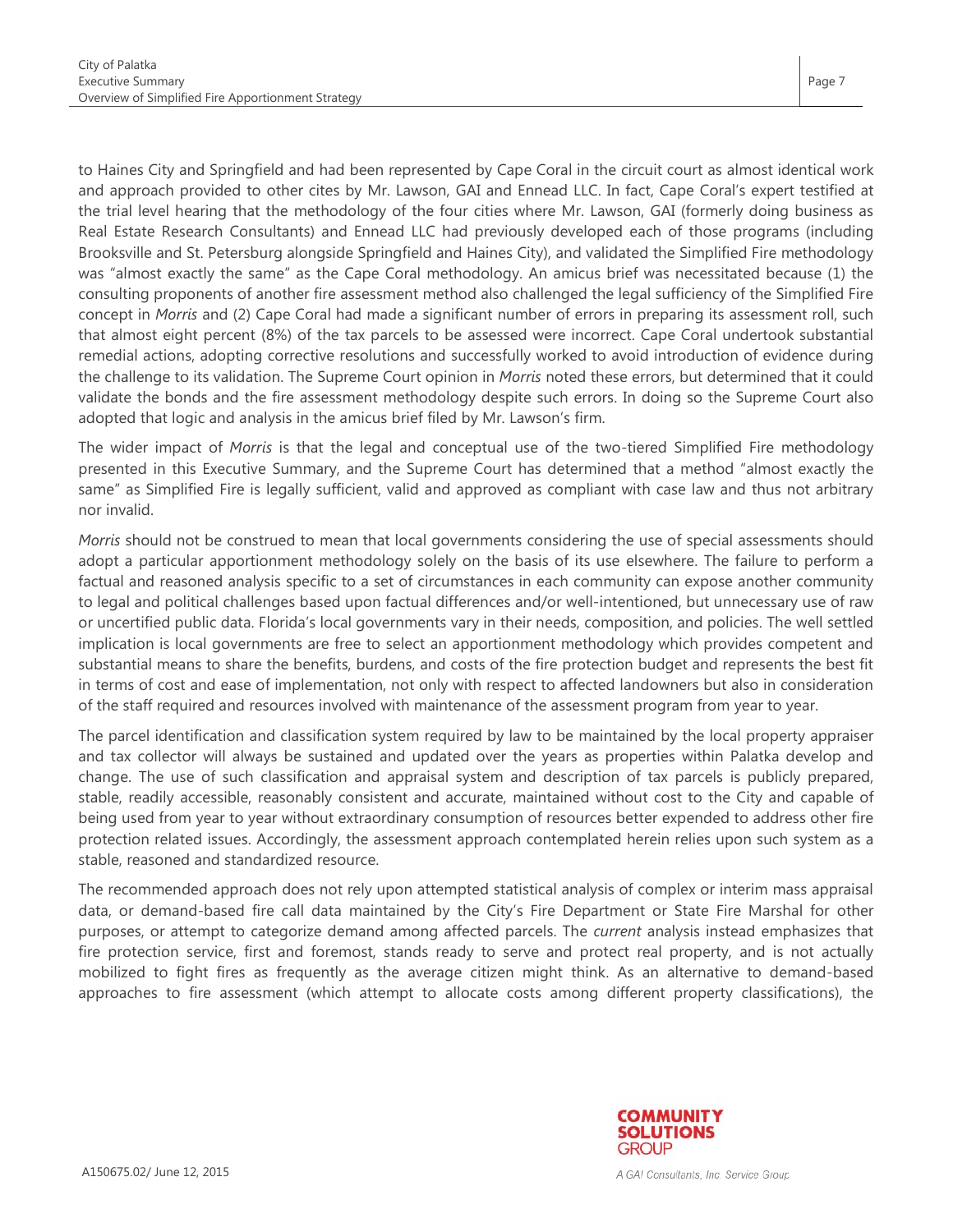simplified fire protection assessment approach focuses instead upon the relative value of the improvements<sup>[7](#page-5-0)</sup> protected and the costs associated with maintaining a *continual state of readiness to serve*.

This appealing and simplified approach focuses upon an understandable and reasoned two-tiered approach involving the relative value of improvements protected and the annually budgeted core costs of continual readiness to serve – not independent annual statistical analysis of the random and indiscriminate results of these unique and expensive public services and facilities.

## **SIMPLIFIED FIRE APPORTIONMENT METHOD: RELATIVE VALUE OF IMPROVEMENTS (TIER 1)**

The manner of apportioning a given assessment is immaterial and may vary from jurisdiction to jurisdiction, as long as the assessment for each tax parcel is not in excess of the proportional benefits *as compared to the assessments on other tax parcels*. Therefore fire protection assessments, like other service or capital assessments, may be apportioned in any number of different ways. Conceivably, the entire cost of fire protection services *could* be apportioned among benefited property exclusively on the basis of the value of improvements on each parcel relative to the total value of improvements throughout the jurisdiction and those measures could themselves be substantially varied or weighed.

The simplified fire protection assessment approach removes the severable underlying land from the calculus and focuses upon the built or improved environment targeted each year to be protected by fire services and facilities. Focusing on relative improvement value is a direct and logically related means to share costs, benefits and burdens of availability of fire protection services and facilities. It is also clear improvement value may be utilized as one factor among several considered in a given formula or means since the resulting assessments form a logical base $^8$  $^8$ against which the special benefits, burdens and costs may be multiplied or determined.

Apportionment on the basis of relative improvement value (determined using the latest available real property assessment roll prepared by the county property appraiser) recognizes the relatively higher and proportionate benefit accruing to properties facing potentially greater financial loss in the event of fire incident. Besides the advantage of relying upon data prepared by the local constitutional property appraiser in the normal course of his or her responsibilities, an approach based in whole or in part upon value is advantageous and defensible because it is systematic in its estimation of *just value* as the basis for purpose of estimating the value of improvements or enhancements, treats properties with proportionate fairness, has an internal system of controls or appeals, and is self-correcting. That is, value and/or circumstances for each particular parcel may change from year to year in accordance with market conditions and other factors, some very discrete to individual parcels. Where conditions or needs dictate, such variation will be adjusted automatically each subsequent year in accordance with the latest relative value determined by the property appraiser. If the improvements or enhancements on a given tax parcel were to increase or decrease in value with the passage of time relative to the improvement value city-wide, that tax

<span id="page-7-1"></span><span id="page-7-0"></span>resulting in a self-correcting mechanism.<br><sup>8</sup> Relative improvement value is not a taxation concept; rather it is derived carefully from information used for taxation purposes. Both *City of Boca Raton v. State*, 595 So. 2d 25 (Fla. 1992), and *City of Naples v. Moon*, 269 So. 2d 355 (Fla. 1972), ably recognize the distinction. The Simplified Fire concept just leverages the carefully and annually developed information in data already publicly maintained so the City can advance accuracy and avoid program costs. Methods other than Simplified Fire are accordingly unnecessarily complex, less reliable, and more expensive to implement, maintain, and poorly understood.



-

 $<sup>7</sup>$  Such values are fundamental, derived from the end product of the statutory duties of the local property appraiser, and are updated annually</sup>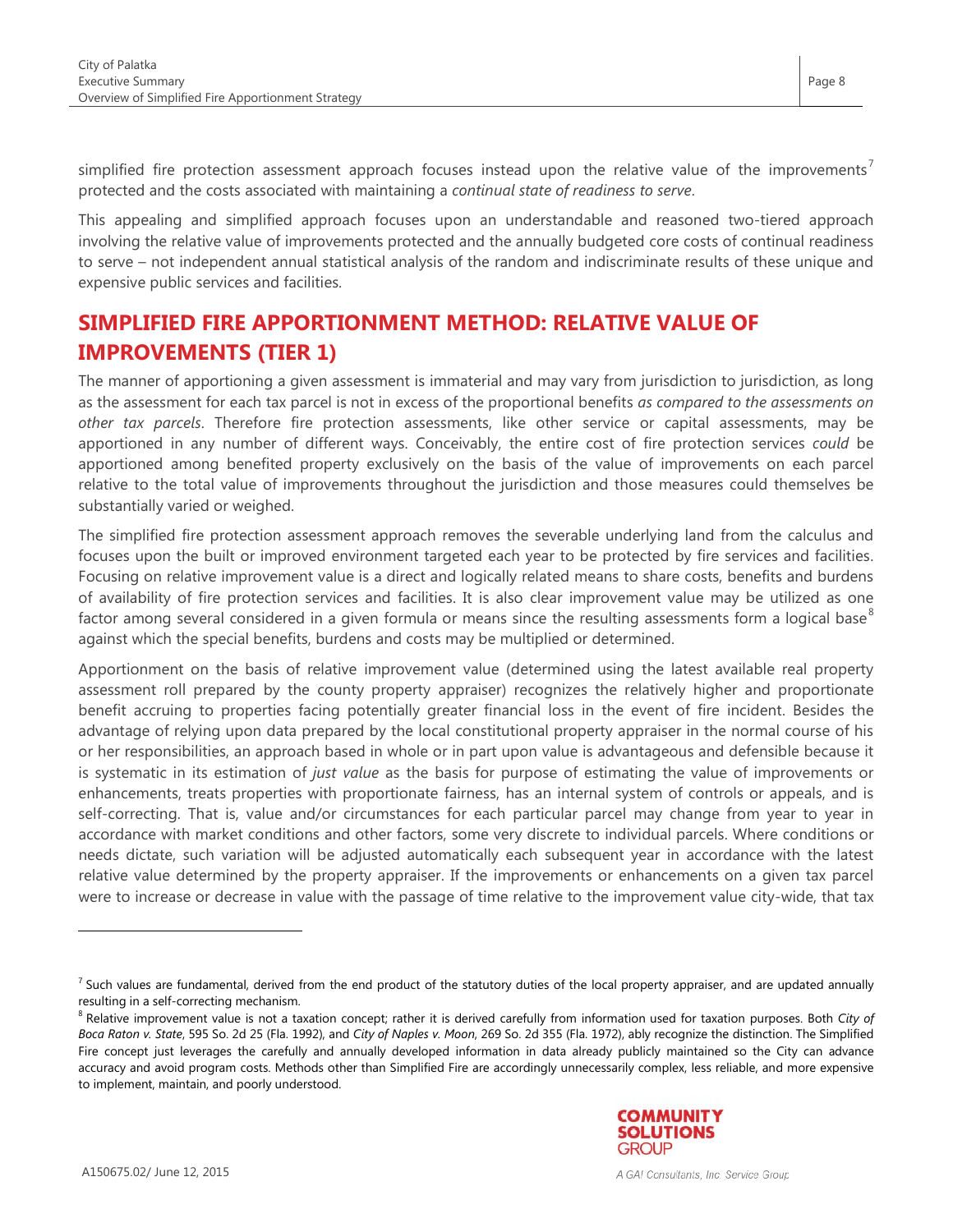parcel's percentage of the total amount assessed would also increase or decrease proportionately to the whole. Using the improvement valuations employed by the local property appraiser is a fair and reasoned method and proxy for distributing and sharing the multitude of benefits described herein.

There are several important considerations in the analysis of affected improvements subject to Tier 1.

 Improvement value in the context of the Tier 1 assessment is in essence defined as the county property appraiser's officially recorded just market value *minus* any officially recorded land value. The resulting value is a proxy for a parcel's legal attributes or classification, physical characteristics, location, structural conditions and other special attributes or features of the structure or other enhancements, including crops or orchards for example.

In the case of condominiums or similar statutory regimes - where a land value can become a common element by law, is no longer easily severable from improvements and may be only nominally recognized by the property appraiser, may receive a minimal value, and/or simply not be recorded by the county property appraiser for valuation purposes at all - just value represents the measure for improvement value. This is reasonable because the common legal structure of condominium or cooperative ownership materially restricts the severability of a specific or individual unit from any associated parcel of land. Effectively this limitation conveys benefit that might otherwise exist from land and any other shared common features back to the unit itself in the form of improvement value. This valuation treatment differs from the example of a typical house and lot in which the house might be severed or removed physically by the owner in an unfettered fashion from any associated land to be subsequently replaced with a materially larger and more valuable improvement that can be appraised separately should it be necessary.

 Tier 1 is reasonably confined to a *maximum* improvement value of \$10,000,000 per parcel. Like other community resources, those of the fire department are plausibly limited based on planning and expectations. Based on our findings and conversations with fire officials elsewhere, it would be rare that a department would staff for or anticipate an event of this magnitude. Consequently, the consideration of valuations beyond this amount would defray any related cost and risk only minimally.

In Palatka, there are approximately 4,407 tax parcels in the City that have the potential to be affected by the assessment and only two have an improvement value greater than \$10,000,000. Indeed, because these high value tax parcels represent much less than 1% of the tax parcel count overall, the ability to staff, serve and respond in any one circumstance becomes challenged where such concentration exists on an individual tax parcel. Based upon the foregoing, it is rational and reasonable to set this amount as the ceiling for calculating each respective tax parcel's potential assessment following the methods described for the Tier 1 assessment.

## **IDENTIFYING AND APPORTIONING COSTS TO BE ASSESSED BASED UPON RELATIVE VALUE OF IMPROVEMENTS (TIER 1)**

These are costs of the PFD, many of which are largely, but not exclusively, variable and often indeterminate. Many are a direct function of annual negotiated contracts for service or may be the result of changing demand or needs. Even when they can be anticipated in the course of budgetary planning, they may show up as a sudden rise in the budget. In this category then would be infrequent purchases of capital items, gasoline, health contracts, repair and other similar services needed periodically or on demand as well as infrequent overtime labor which together may



Page 9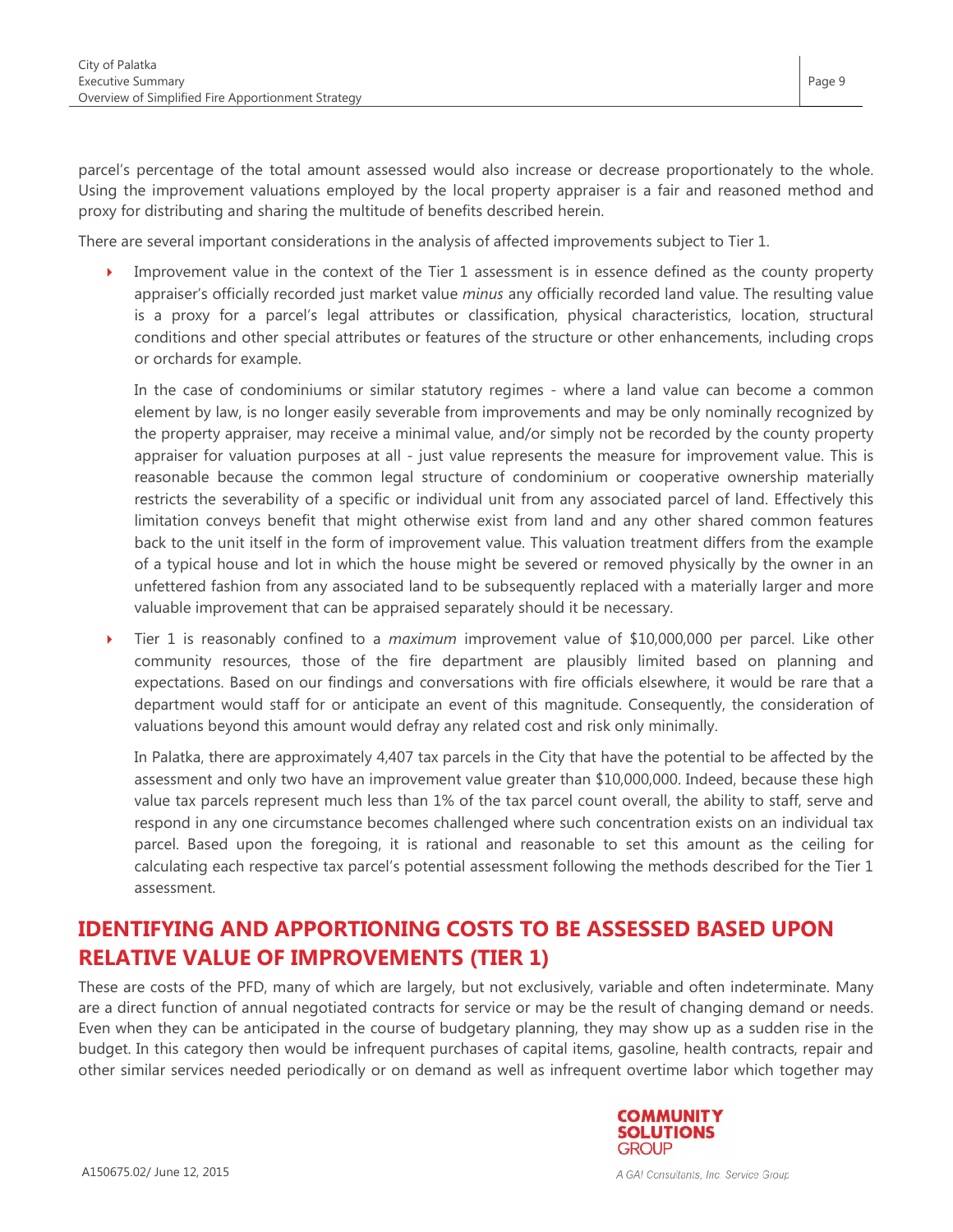drive costs on an occasional or so-called "lumpy basis". By their very nature and their level of use capital goods depreciate, lose value, and need periodic replacement so they are properly included in this tier or class. Although for increased equity purposes we do not recommend it, this tier or class could, in theory, logically justify the entirety of the assessable budget based upon the relative value of the improvements on each tax parcel.

## **SIMPLIFIED FIRE APPORTIONMENT METHOD: READINESS TO SERVE (TIER 2)**

Apportionment based upon continual readiness to serve is based primarily upon this premise: a significant portion of the benefit derived or burden relieved by fire protection services stems from the fact that the fire department maintains its preparedness *whether or not* a fire-related distress call is ever received. PFD's preparedness costs are generally those *necessary to maintain the readiness of PFD's fire personnel to respond* to periodic calls.

Though there is minor variation from year to year, core costs associated with readiness to serve are largely recurring, almost fixed over the course of a budgetary period, because they are strongly associated with wages, salaries, administration, and overhead which support the department's basic manpower infrastructure without regard to the nature of an event. That is, these core costs must be absorbed even when the department's firefighting capabilities remain exclusively in standby mode. In this context, these costs *are not* an accounting concept. Rather, they represent, or are associated with, a functional concept for purposes of classification. Their characterization as *fixed* serves only to distinguish basic and nominally changing costs correlated to the department's capacity to respond to a fire event or incident.

The PFD stands alert, ready to respond to the potential of a fire and associated basic life support in an emergency event. The constant *potential* for the outbreak of a fire represents the predominant requirement for service. The scale of this potential, in turn, defines the basic underlying cost of the department's fire suppression infrastructure. Even prior to an incident, PFD's personnel and equipment remain in readiness or preparedness.

The emphasis on capacity as a kind of infrastructure that *may or may not* be called into service differentiates fire protection services from most other services normally offered by local government such as garbage collection or the provision of water and wastewater treatment. In these other examples, demand is generated by discrete system users, is measurable within some level of accuracy, is typically constant, not random or sporadic, and can normally be more accurately programmed in advance. In any case, the immediate provision of these services is not typically required in an emergency circumstance to prevent substantial loss of property or life.

Stated somewhat differently, fixed costs associated with readiness to serve logically apply to *every* tax parcel of real property in the City and will be incurred absolutely without regard to that tax parcel's physical character, use, or composition. On the other hand, other fixed and more variable costs can be logically associated with the relative value of improvements assigned to the various tax parcels in the City. Most staffing stems from procedural specifications and a planned level of service, so the associated costs are relatively fixed or predetermined for a budget period. The costs of fuel and equipment damage incurred in response to incidents, by contrast, are obvious examples of variable costs. Additionally, some costs may have both fixed and variable characteristics such as periodic capital expenditures which, to sustain a state of readiness, may be expended in a single year or over many years.

## **IDENTIFYING AND APPORTIONING COSTS TO BE ASSESSED FOR READINESS TO SERVE (TIER 2)**

In virtually every fire department, labor costs comprise the largest share of total costs on an annualized basis. Such costs are those associated with wages, salaries, general administration, payroll taxes and mandated contributions to

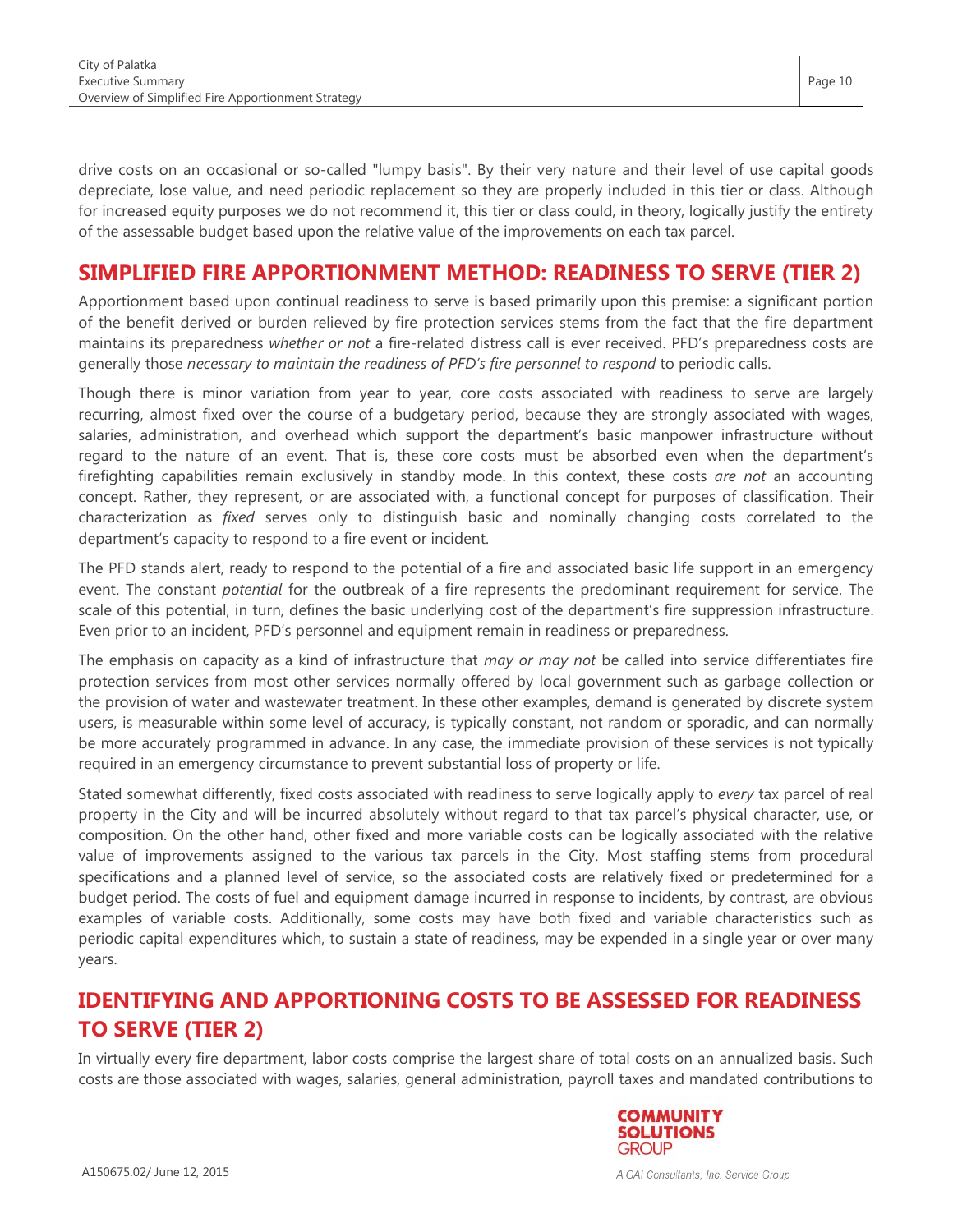retirement. Pension funding is one of many reasons that the fire protection related budget and any assessment will require careful annual attention this year and in the future.

The labor costs are relatively determinant based on an expected staffing level to deliver a planned and expected level of service and are largely, but not altogether fixed. These are core costs of being continually ready to serve and must be incurred whether a fire event occurs or not. The functional fixed nature of these costs logically can be attributed to the existence of the number of tax parcels and not just their various improvements protected or any other physical characteristics. Thus, sharing these core fixed costs is equitably and reasonably shared by all of the tax parcels which benefit in a substantially similar degree from the predominant readiness to serve aspect of such costs. This allocation is further strengthened from an equitable standpoint in that other costs are also apportioned by the relative value of improvements approach in Tier 1.

#### **THE USE OF TIER 1 AND TIER 2 TOGETHER**

The PFD provides only first response aid often defined as basic life support (BLS). Patient transport and advanced life support (ALS) are provided by Putnam County Emergency Medical Service. The fire protection budget was analyzed during preparation of this summary executive summary, and expenses which appeared is to be even remotely related to ALS were eliminated from consideration for assessment to observe the prohibitions set forth in Florida case law.

The apportionment methodology contemplated and recommended herein involves a two-tiered approach corresponding to any *remaining* reasonably fixed costs and those costs other than fixed after adjustments for ALS. By incorporating the alternative and supplemental use of Tier 2, along with Tier 1, the City achieves a "blended" approach that achieves equity through diversity of approach and allows policy makers, with understanding of their community's funding needs, more flexibility in achieving both a reasoned and fair approach. The combination of both tiers has logical and identified relationships to the benefits, burdens, and costs of the affected tax parcels, creating a strong, rational, and proportionate vehicle that can be further linked to or supplemented by other legally available funding resources.

It is also well-settled in Florida case law that local governments, should they impose an assessment, are not required to *fully* fund that service or improvement through the special assessment itself. The local government may determine, entirely in its own discretion, to fund some portion of the overall cost with general fund or other legally available revenues. An example of other revenues would be impact fees charged to some new developments that may require the fire department to expend additional capital resources. Such impact fees often go towards the purchase of a new fire vehicle or the building of a new fire station. To be clear, a local government may not impose an assessment for the same capital items purchased with impact fees. Impact fees, however, do not have an effect on the current PFD budget due to an impact fee moratorium that has been and remains in place. In the future, if impact fees contribute to the PFD budget, it will be necessary to exclude certain line items imbedded in an impact fee transfer and capital outlay from any budget analysis that would be used to allocate budget items to either the Tier 1 or Tier 2 Costs.

Each assessment tier can be funded at a rate independent of the other. For example, the City could impose an assessment for 75% of the costs attributable to Tier 1, but collect a lesser or greater percentage of the costs attributable to Tier 2. As a matter of policy or financial flexibility, the City Commission as the local legislative body may find it useful to assess an assessment for the identified core fixed costs in an amount less than the total assessable amount, supporting or offsetting the balance of the same costs through general revenues or other legally available means. The two-tiered methodology described herein is thus responsive to the need for political

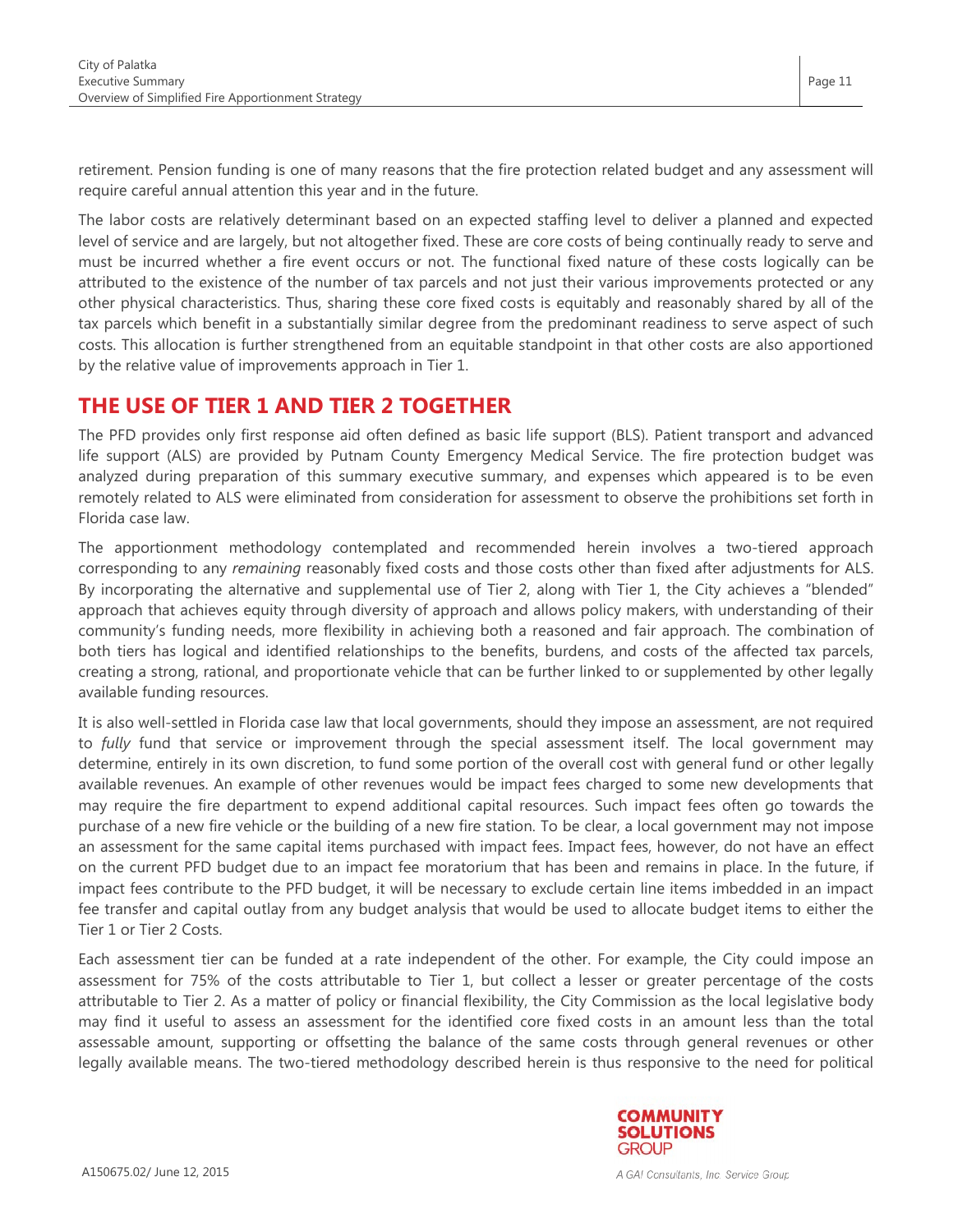flexibility and accommodates local policy determinations regarding the relevant variables for each tier within the paradigm of continued legal sufficiency.

### **ADDRESSING THE COST OF EMS**

An exemplary budget based upon the PFD's 2015 fiscal year budget is attached as Appendix A. The exemplary budget was utilized for the analysis summarized herein and includes an initial assignment of individual line item expenditures to each of the two tiers comprising the overall assessment.

In order to determine the portion of the budget appropriate for recovery through special assessment, it is important to emphasize the limitations established by Florida case law regarding emergency medical services. The Florida Supreme Court has determined that ALS services or emergency medical services (EMS) primarily benefit persons instead of real property and therefore *such services, other than first response medical aid routinely delivered by firefighters* cannot lawfully be funded through special assessments. To the extent the costs of EMS services, if any, may be reflected in a fire department budget, such costs must be isolated from other fire related tasks or responsibilities and funded through means other than special assessments in order to avoid debate as to the case law validity of any fire related special assessment.

In Florida, first response aid is considered one of the primary professional obligations of a trained firefighter, a point made clear by the Florida Supreme Court. Indeed, every fire professional must have a specified minimum number of hours of training related to the provision of such aid. Emergency Medical Technician (EMT) certification, as well as BLS certification is a requirement of hiring for PFD firefighters. Not atypically in Florida, first response often takes the form of BLS provided by firefighters also trained as EMTs. Such aid is rendered as the *first response* to the those victims, patients or others confronted with an incident, life-threatening illness, or injury needing immediate stabilization until the patient can be transported and given full medical care by other clinicians.

Case law acknowledges the potential for integration of duties in a fire rescue unit so this added training has an obvious value and role. In Palatka, all firefighters maintain the ALS paramedic certification. PFD firefighters are required to pay for all training and annual costs for recertification, including EMT recertification. Fifteen of the 21 firefighters hold certifications as Fire Inspectors and fifteen are certified in FDOT Hazmat transport and handling. For the purpose of this assessment analysis, *all* training costs have been excluded from the PFD budget to avoid any costs to be improperly included in any assessment costs for impermissible emergency medical services.

As is often the case with municipalities, the lines between first response and more intensive care may be blurred when examining the PFD budget. In Palatka, the role of life support and transport falls *exclusively* to the Putnam County Emergency Medical Services, meaning the cost of such services does not appear in the Palatka fire budget.

Because the *potential* exists for EMS costs to bleed into PFD's budget even though there appears to be no direct manner in which this could happen, we have elected to *exclude* even the appearance of funding EMS services by further eliminating any costs associated with any training programs undertaken by the PFD as is demonstrated in Table 1. In order to ensure compliance with Florida case law regarding the funding of EMS, those costs would be funded instead by other legally available means and the balance of the budget would comprise legally assessable costs and be absorbed through the combination of Tier 1 and Tier 2 assessment revenues. Because of this careful budget analysis, it can be reasoned plausibly and realistically that *all* costs in the adjusted or remaining PFD budget are appropriate for recovery through special assessments in the manner described in this analysis.

The use of the adjusted PFD budget presents a very conservative approach with exclusion of costs that might be construed to be in support of ALS excluded to avoid debate as to compliance with case law.

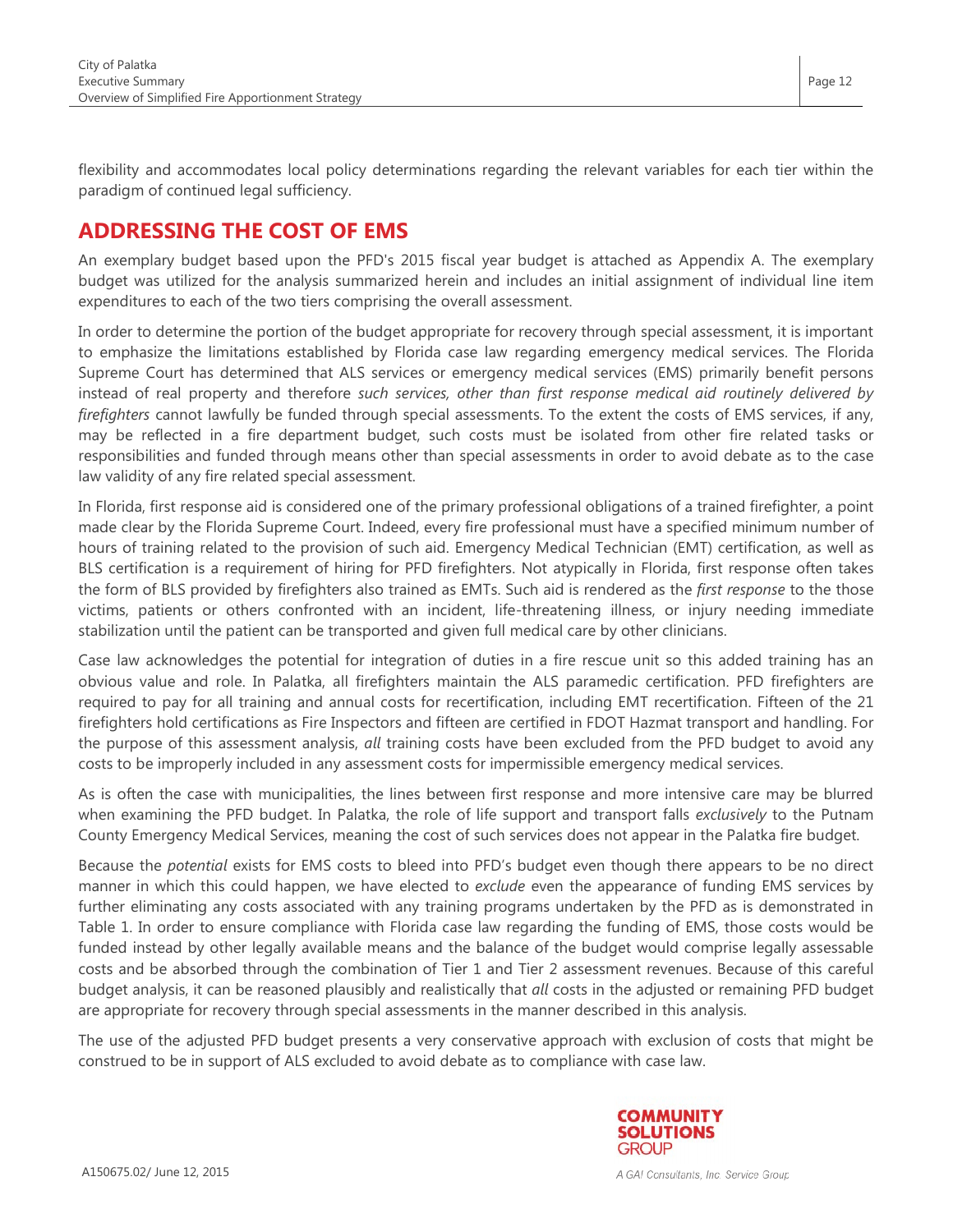Table 1, for exemplary purposes, summarizes the percentage allocation of the entire budget between the two tiers as more fully described in the assumed PFD FY 2015 Budget included as Appendix A. The actual dollar amount, and thus the rates for each tier, will be a policy decision with the total amount funded with any assessments determined by the Commission.

|  |  | <b>Table 1: Tier Allocation</b> |
|--|--|---------------------------------|
|--|--|---------------------------------|

|               | 「ier 1    | Tier 2      | <b>ALS Adjustment</b> | Total               |
|---------------|-----------|-------------|-----------------------|---------------------|
| Distribution  | 29.3%     | 70.7%       | .1%                   | 100%                |
| Dollar Amount | \$615,973 | 979<br>484. | .000<br>よつつ<br>১∠১    | .100<br>.952<br>JZ. |

#### **EXCLUSION OF CERTAIN PARCELS**

Research reveals there are approximately 4,460 tax parcels within the boundaries of the City that are potentially affected by the analysis and approach outlined herein. Among these are approximately 137 tax parcels owned by governmental entities which must be excluded since governmentally-owned parcels which are used by the government for public purposes cannot be subject to special assessment.<sup>[9](#page-7-1)</sup> An additional 53 tax parcels may not benefit from fire protection services or are otherwise inappropriate or infeasible to assess based on physical configuration, such as submerged or undevelopable lands. In addition there are approximately 111 "institutionallycoded" parcels (e.g. churches, non-profits, etc.) which the City may, in its discretion, exempt from the assessment based upon public policy determinations. Amounts associated with any exemption of tax parcels from the assessment must be funded through other legally available funds of the City.

#### **FUNDING EXAMPLES**

Various funding examples illustrating the two-tiered apportionment approach summarized herein are included in Appendix B. The examples are provided to assist in decision-making based upon the assumed budget and an intensive review of the array of tax parcels affected.

#### **PUBLIC ADMINISTRATION AND POLICY DECISION-MAKING OPTIONS**

This summary executive summary strongly supports a layered or tiered assessment strategy from an equitable, legally sufficient, and practical perspective. The two distinct tiers are designed to maximize informed public administration and policy decision-making within the legal context of using valid special or non-ad valorem assessments, and other legally available or general funds. As a matter of policy or financial flexibility, the City Commission as the local legislative body may find it useful to impose an assessment in an amount *less* than the totally allowed assessable amount, supporting or offsetting the balance of the same costs through general revenues or other legally available means. The apportionment methodology described provides certain flexibility and readily accommodates local policy determinations regarding the relevant variables. Accordingly, the City has the means to proceed to augment the funding of its fire protection related budget in a rational, fair, and reasoned manner.

<span id="page-12-0"></span><sup>&</sup>lt;sup>9</sup> The estimate of 137 governmentally-owned tax parcels does not include property owned by governmental entities which has been leased to third parties for private activities; such leasehold parcels may be subjected to special assessment.

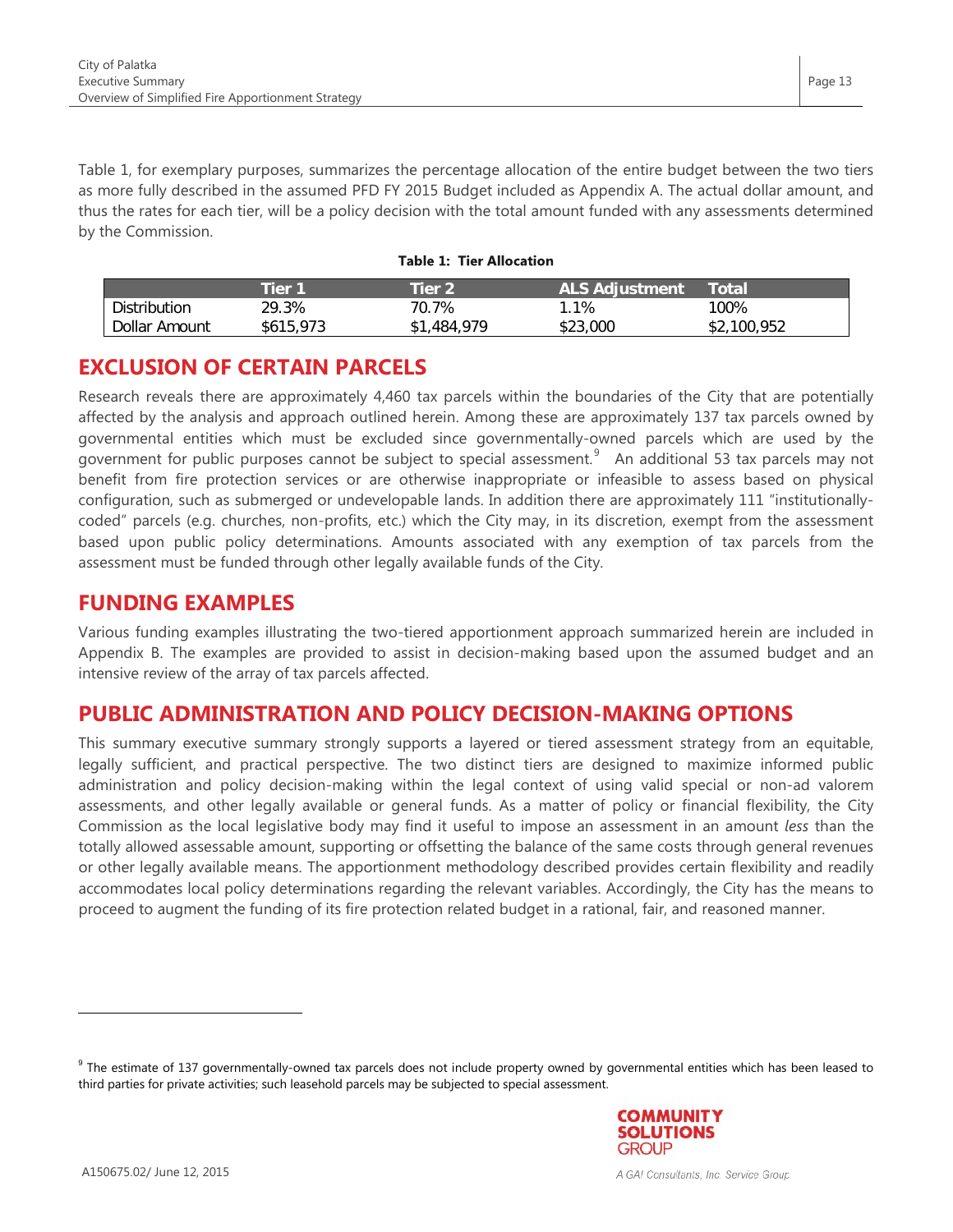## **POLICY DIRECTION AND AUTHORIZATION TO IMPLEMENT**

Necessary policy direction and authorization to proceed to implement the approach can be rendered by resolution. As a courtesy, an advanced copy or form of a directory resolution will also be provided contemporaneously with this Executive Summary.

Sincerely,

**Community Solutions Group, a GAI Consultants, Inc. Service Group**

ungerkul

Owen Beitsch, PhD, FAICP, CRE Senior Director, Economic and Real Estate Advisory Services

OB/shw

Attachment: Appendix A - EXEMPLARY LINE ITEM BUDGET ANALYSIS Appendix B - FUNDING EXAMPLES



A GAI Consultants, Inc. Service Group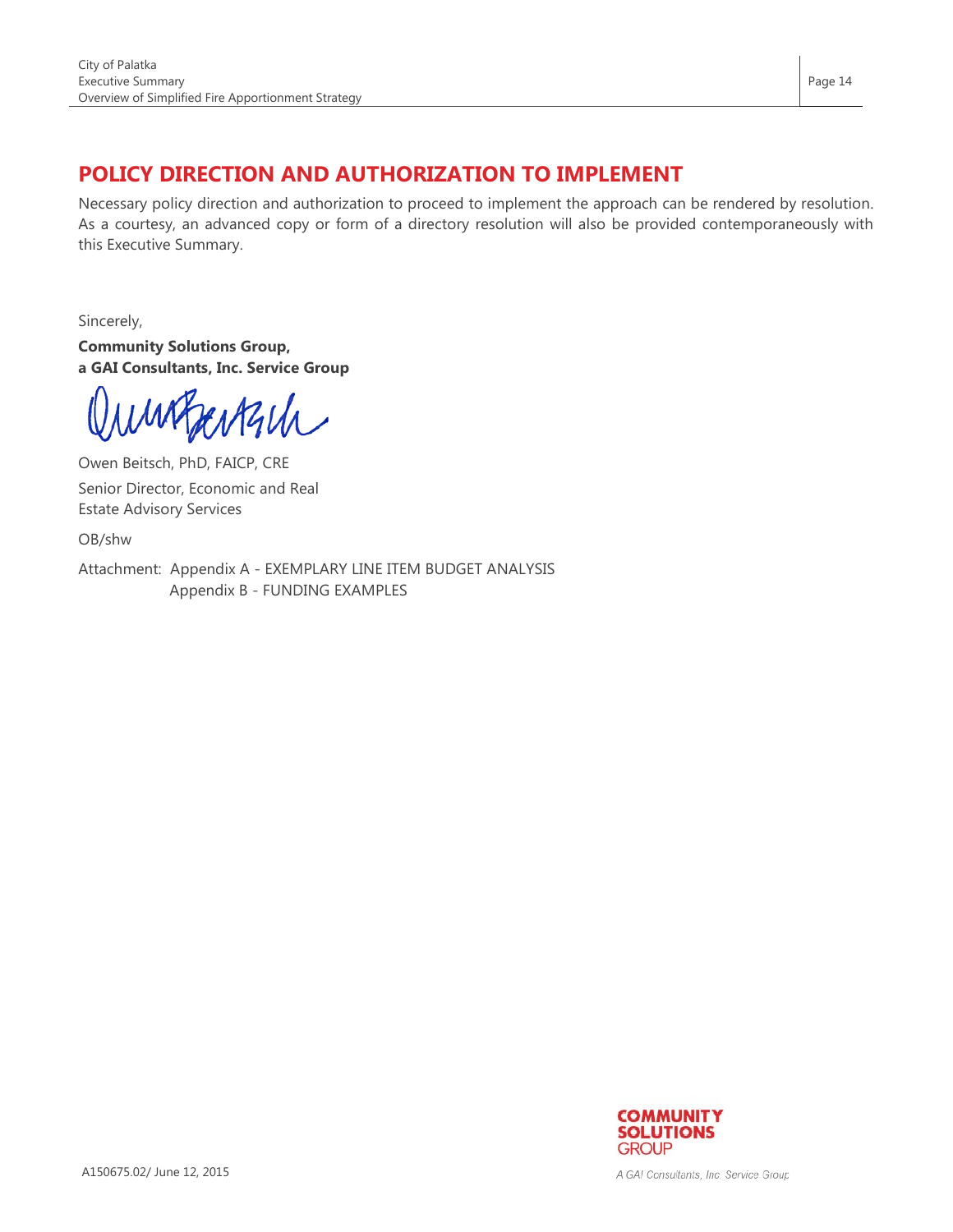# **APPENDIX A EXEMPLARY LINE ITEM BUDGET ANALYSIS**



A150675.02/ June 12, 2015

A GAI Consultants, Inc. Service Group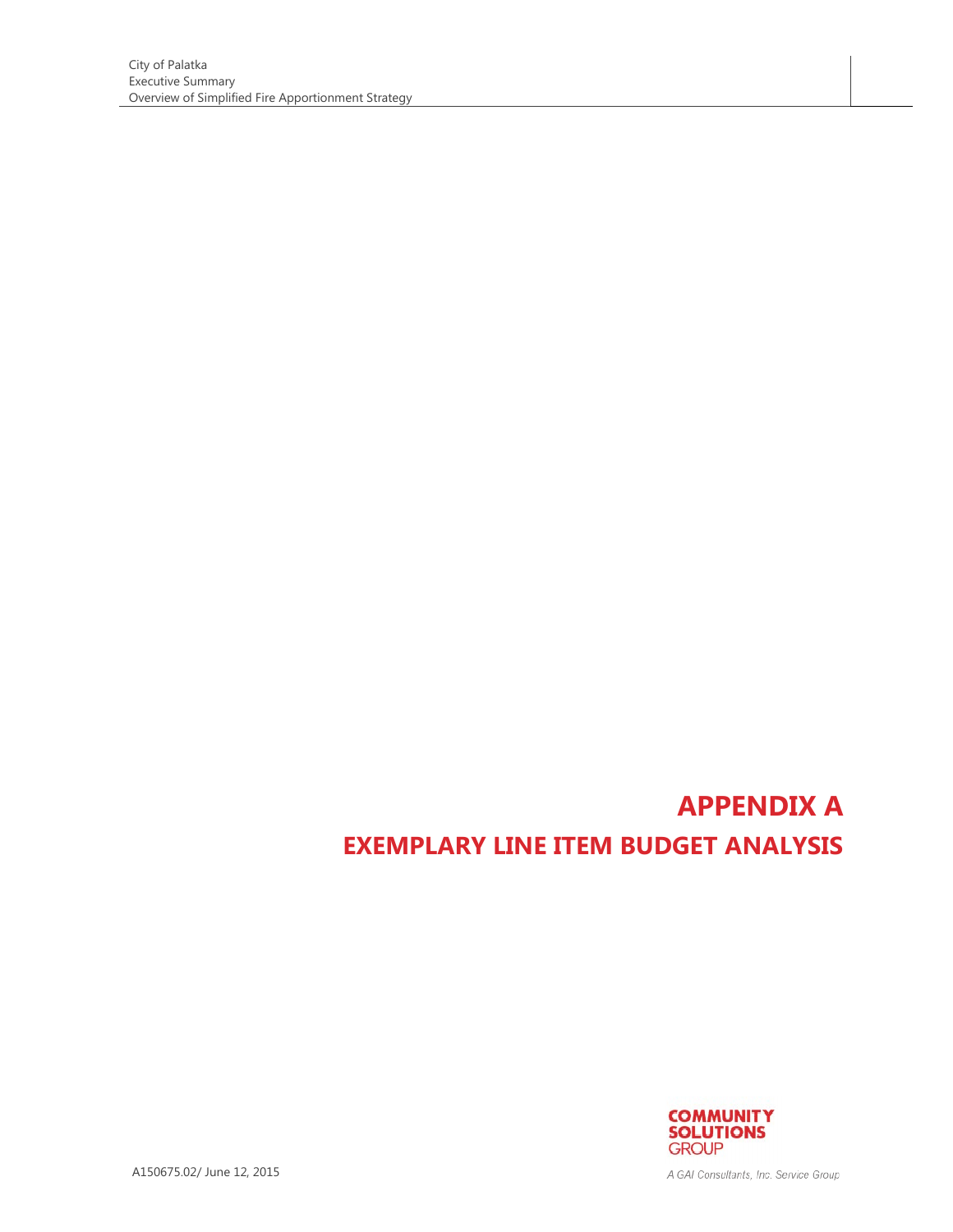|                                    |                  |                     | Tier 1 Costs             |               |               | <b>Tier 2 Costs</b>       |
|------------------------------------|------------------|---------------------|--------------------------|---------------|---------------|---------------------------|
|                                    |                  |                     | <b>Relative Value of</b> |               |               | <b>Readiness to Serve</b> |
|                                    |                  |                     |                          |               |               |                           |
|                                    |                  |                     | <b>Improvements</b>      |               |               | (per parcel)              |
|                                    |                  | <b>Budget FY</b>    |                          |               |               |                           |
|                                    |                  | 2015                |                          |               |               |                           |
| <b>Expenditure</b>                 | <b>Budget FY</b> | <b>Adjusted for</b> | $%$ of                   |               | % of          |                           |
| <b>Object/Name</b>                 | 2015             | <b>ALS</b>          | <b>Budget</b>            | <b>Amount</b> | <b>Budget</b> | <b>Amount</b>             |
|                                    |                  |                     |                          |               |               |                           |
| <b>PERSONNEL SERVICES</b>          |                  |                     |                          |               |               |                           |
| <b>Regular Salary</b>              | \$1,037,934.00   | \$1,037,934.00      | 0.00%                    | \$0.00        | 100.00%       | \$1,037,934.00            |
| Overtime                           | \$85,000.00      | \$85,000.00         | 100.00%                  | \$85,000.00   | 0.00%         | \$0.00                    |
| <b>State Contrib-Fire</b>          | \$78,504.00      | \$78,504.00         | 0.00%                    | \$0.00        | 100.00%       | \$78,504.00               |
| <b>FICA Taxes</b>                  | \$85,904.00      | \$85,904.00         | 0.00%                    | \$0.00        | 100.00%       | \$85,904.00               |
| Retirement                         | \$282,637.00     | \$282,637.00        | 0.00%                    | \$0.00        | 100.00%       | \$282,637.00              |
| Life & Health Insurance            | \$162,676.00     | \$162,676.00        | 100.00%                  | \$162,676.00  | 0.00%         | \$0.00                    |
| <b>Worker's Compensation</b>       | \$27,428.00      | \$27,428.00         | 100.00%                  | \$27,428.00   | 0.00%         | \$0.00                    |
| Total                              | \$1,760,083.00   | \$1,760,083.00      |                          | \$275,104.00  |               | \$1,484,979.00            |
| <b>OPERATING EXPENSES</b>          |                  |                     |                          |               |               |                           |
| <b>Professional Services</b>       | \$28,019.00      | \$28,019.00         | 100.00%                  | \$28,019.00   | 0.00%         | \$0.00                    |
| Physicals                          | \$5,000.00       | \$5,000.00          | 100.00%                  | \$5,000.00    | 0.00%         | \$0.00                    |
| Schooling, Conference, etc.        | \$6,000.00       | \$0.00              | 100.00%                  | \$0.00        | 0.00%         | \$0.00                    |
| Communication                      | \$8,000.00       | \$8,000.00          | 100.00%                  | \$8,000.00    | 0.00%         | \$0.00                    |
| Freight & Postage Services         | \$400.00         | \$400.00            | 100.00%                  | \$400.00      | 0.00%         | \$0.00                    |
| <b>Utility Services</b>            | \$16,500.00      | \$16,500.00         | 100.00%                  | \$16,500.00   | 0.00%         | \$0.00                    |
| Rentals & Leases                   | \$1,500.00       | \$1,500.00          | 100.00%                  | \$1,500.00    | 0.00%         | \$0.00                    |
| Liability Insurance                | \$24,050.00      | \$24,050.00         | 100.00%                  | \$24,050.00   | 0.00%         | \$0.00                    |
| <b>Building Maintenance</b>        | \$20,000.00      | \$20,000.00         | 100.00%                  | \$20,000.00   | 0.00%         | \$0.00                    |
| <b>Repair Maintenance Services</b> | \$37,500.00      | \$37,500.00         | 100.00%                  | \$37,500.00   | 0.00%         | \$0.00                    |
| Printing & Binding                 | \$300.00         | \$300.00            | 100.00%                  | \$300.00      | 0.00%         | \$0.00                    |
| <b>Office Supplies</b>             | \$1,800.00       | \$1,800.00          | 100.00%                  | \$1,800.00    | 0.00%         | \$0.00                    |
| Fire Code Enforcement              | \$3,000.00       | \$3,000.00          | 100.00%                  | \$3,000.00    | 0.00%         | \$0.00                    |
| <b>Operating Supplies</b>          | \$20,000.00      | \$20,000.00         | 100.00%                  | \$20,000.00   | 0.00%         | \$0.00                    |
| <b>Gas and Lubricants</b>          | \$20,000.00      | \$20,000.00         | 100.00%                  | \$20,000.00   | 0.00%         | \$0.00                    |
| Janitorial Supplies                | \$4,000.00       | \$4,000.00          | 100.00%                  | \$4,000.00    | 0.00%         | \$0.00                    |
| <b>Small Tools</b>                 | \$1,500.00       | \$1,500.00          | 100.00%                  | \$1,500.00    | 0.00%         | \$0.00                    |
| Uniforms                           | \$10,000.00      | \$10,000.00         | 100.00%                  | \$10,000.00   | 0.00%         | \$0.00                    |
| Training/Educational Exp           | \$17,000.00      | \$0.00              | 100.00%                  | \$0.00        | 0.00%         | \$0.00                    |
| Books, Pubs, Subs,                 |                  |                     |                          |               |               |                           |
| Memberships                        | \$300.00         | \$300.00            | 100.00%                  | \$300.00      | 0.00%         | \$0.00                    |
| Total                              | \$224,869.00     | \$201,869.00        |                          | \$201,869.00  |               | \$0.00                    |
|                                    |                  |                     |                          |               |               |                           |
| <b>CAPITAL OUTLAY</b>              |                  |                     |                          |               |               |                           |
| Fire Grant                         | \$0.00           | \$0.00              | 100.00%                  | \$0.00        | 0.00%         | \$0.00                    |
| Vehicle Purchase                   | \$139,000.00     | \$139,000.00        | 100.00%                  | \$139,000.00  | 0.00%         | \$0.00                    |
| <b>Total</b>                       | \$139,000.00     | \$139,000.00        |                          | \$139,000.00  |               | \$0.00                    |
| <b>DEBT SERVICE</b>                |                  |                     |                          |               |               |                           |
|                                    | \$0.00           | \$0.00              | 0.00%                    | \$0.00        | 0.00%         | \$0.00                    |
| <b>Total</b>                       | \$0.00           | \$0.00              |                          | \$0.00        |               | \$0.00                    |
|                                    |                  |                     |                          |               |               |                           |
| <b>Total Overall Expenditures</b>  | \$2,123,952.00   | \$2,100,952.00      |                          | \$615,973.00  |               | \$1,484,979.00            |
|                                    |                  |                     |                          |               |               |                           |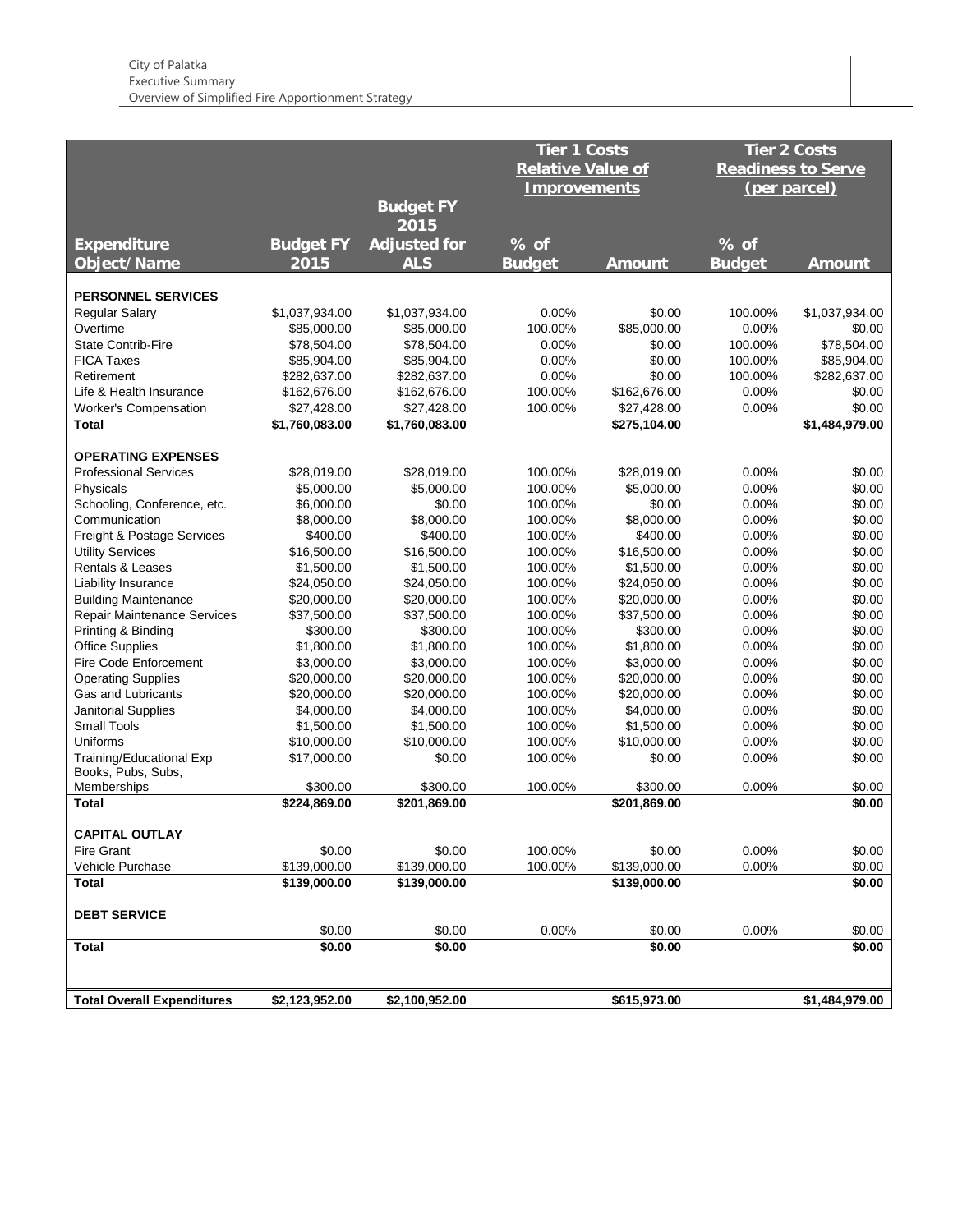# **APPENDIX B FUNDING EXAMPLES**



A150675.02/ June 12, 2015

A GAI Consultants, Inc. Service Group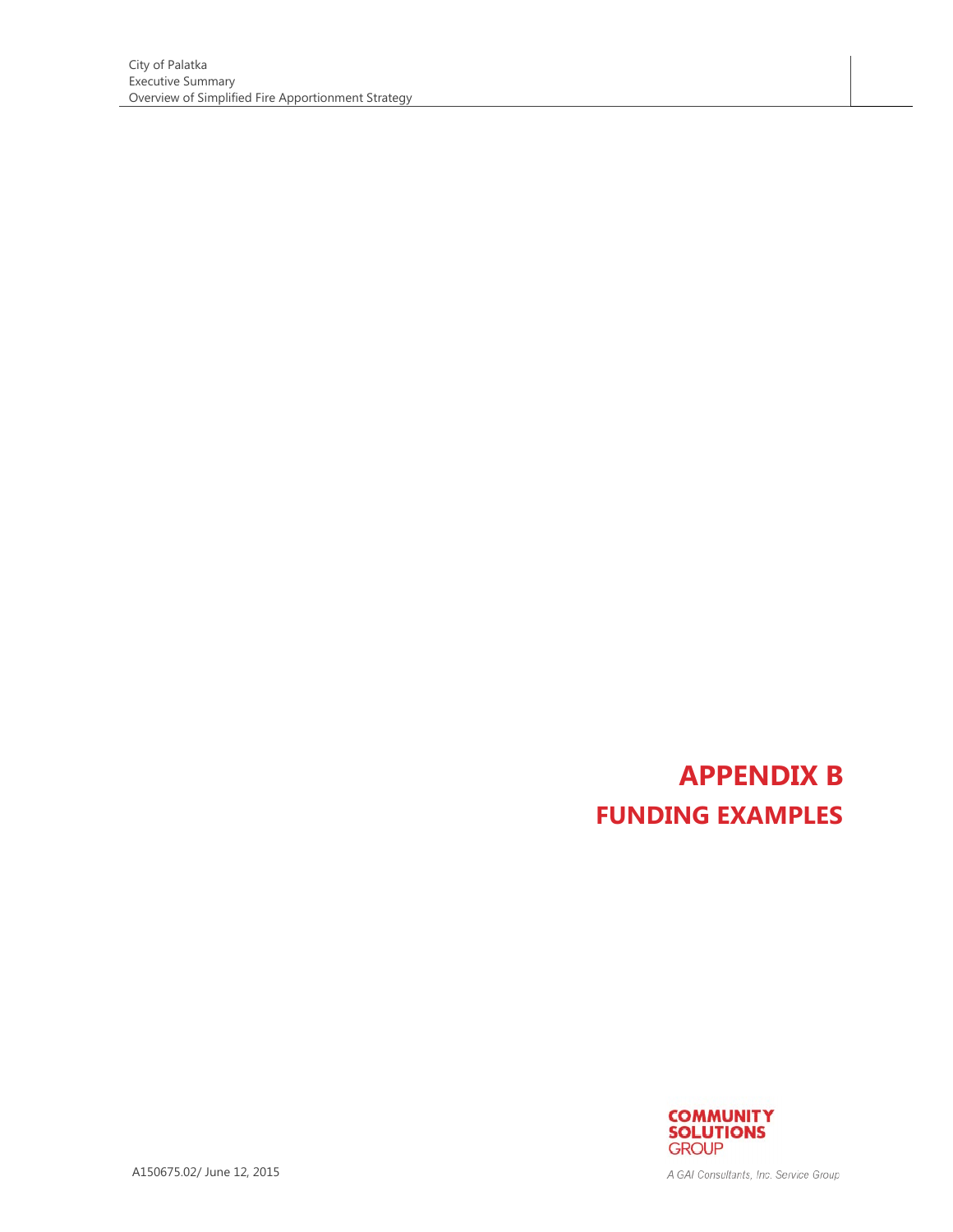The following funding examples are provided for illustrative purposes to demonstrate application of the methodology contemplated herein. The dollar amounts are approximations and may reflect minor rounding errors. The annual amount of any assessments actually imposed will depend upon direction of City Commission, its staff and fire officials with respect to the underlying variables (such as the tax parcels to be excluded from the assessment for legal or public policy reasons and the authorized level of assessment funding). The percentage of costs attributable to each tier in a given fire department's budget may vary from year to year, and the percentage allocations for the PFD budget may be quite different from the allocations for fire department budgets in other municipalities or counties. Clearly, the City Commission has great policy flexibility in determining the level of assessment funding each year. The greater the contribution from the general fund will result in a lower amount of the assessment imposed against each tax parcel to fund the fire protection budget and vice versa. This combination of funding sources is itself a significant tax equity tool.

The examples are based upon (i) proposed implementation of an annual assessment program generating a gross revenue range from approximately \$1,188,137 to \$1,875,629, (ii) maximum assessable fire protection costs of \$2,[10](#page-12-0)0,952, (iii) 4,407 assessable and non-excluded parcels<sup>10</sup>, and (iv) a total improvement value throughout the City of  $$446,393,647<sup>11</sup>$ . As discussed elsewhere herein, while it is legally permissible to assess for the entire cost of providing fire protection service, most jurisdictions choose to continue to pay for some portion of the overall cost through general fund transfers so as to implement and annually maintain the fire protection assessment at a politically acceptable level. The level of assessment funding may increase or decrease over time, depending on the policy determinations of the governing body. There is no need to distinguish between residential and commercial classification for purposes of calculating either tier of the assessment. The first tier is derived from the relative value of improvements associated with the tax parcel (typically excluding land) as determined solely by the Putnam County Property Appraiser's office from year to year as part of its statutory appraisal process, while the second tier focuses on the core fixed costs per tax parcel necessary to continually be ready to serve. The latter is obviously dependent upon the number of tax parcels within the City.

It is important to note that the base annual assessment amounts set forth in the examples do not include collection and administration costs. The base assessment for each tax parcel is typically adjusted prior to billing to include a pro rata share of administration and collection costs associated with the assessment program and, where the uniform collection method is utilized to collect the assessments, to account for the fees of the property appraiser and tax collector and the maximum statutory discount for the early payment of ad valorem taxes and non-ad valorem assessments. Such costs (which are in addition to the base annual assessment amounts set forth in the examples) generally do not exceed 8% of the annual assessment. The direct billing approach in the initial year will likely be less expensive in terms of future use of the tax bill collection method.

The costs of this work and judicial validation under the applicable work order can be recovered by the City as assessment program costs and/or inter-fund transfer in future budgets.

 $10$  The total 2014 parcel count for the City, as determined by the Putnam County Property Appraiser, was approximately 4,460, of which 53 are believed to be infeasible or impractical to assess (submerged, right of way, etc.). For purposes of the examples set forth herein, the estimated tax parcel count assumes all properties capable of development are assessed and does not exclude tax parcels for legal, policy or other reasons.

<span id="page-17-1"></span><span id="page-17-0"></span><sup>11</sup> The total value of improvements within the City for 2014, calculated using values determined by the Putnam County Property Appraiser.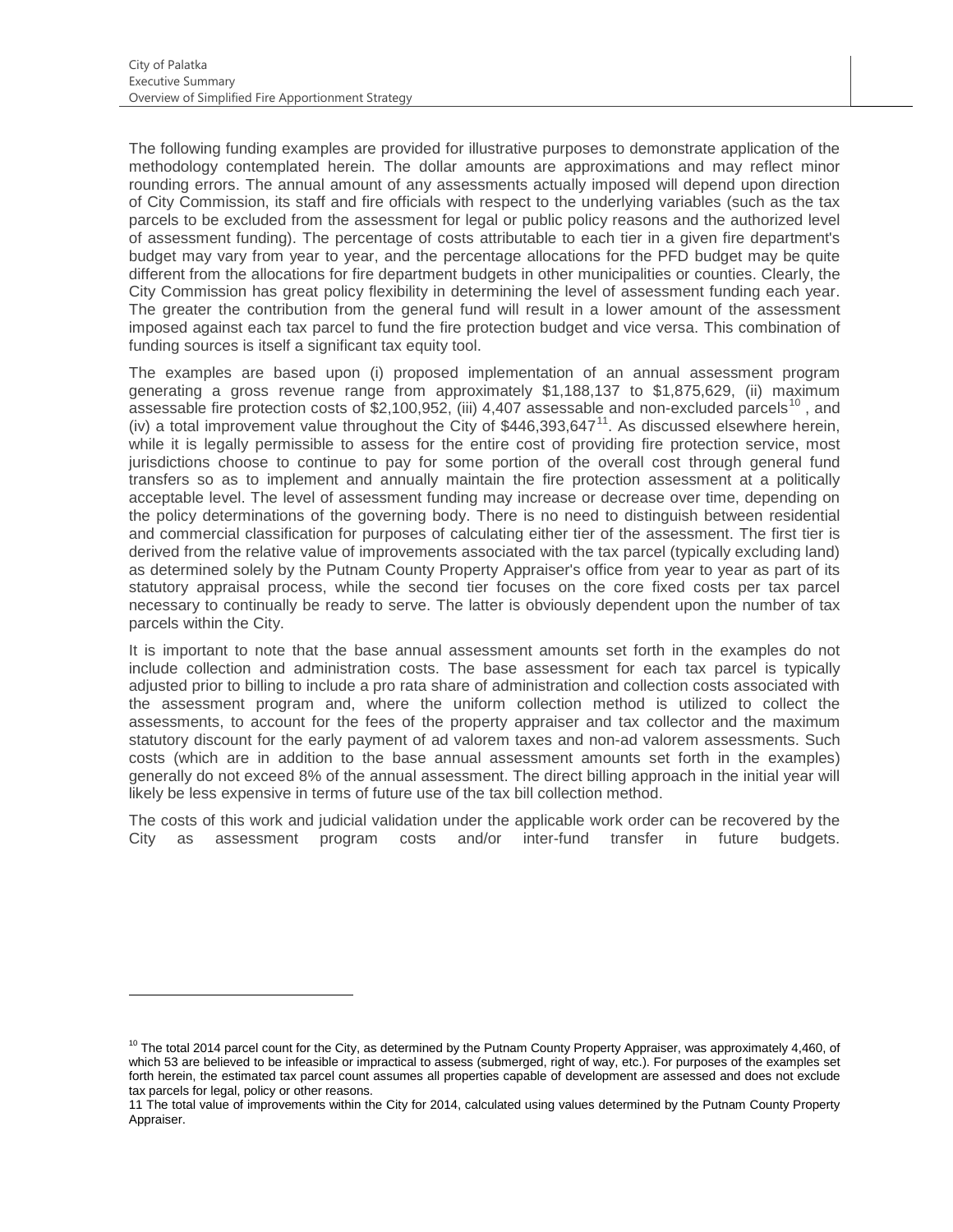#### **FUNDING SCENARIOS**

# **Example 1: Funding Gross Revenue of \$1,188,137 (57% of the Fire Service Budget of \$2,100,952), resulting in Net Assessment Revenue of approximately \$961,376.[12](#page-17-1)**

| \$<br>Total amount recovered through special assessments:<br>\$1,188,136.56<br><b>Example 1 Rates:</b><br>\$1.24 per \$1,000 in Relative Value of Improvements<br>\$144.00 per Parcel<br>"Vacant (Unimproved)" with Improvement value = \$0.00<br>Tier 1 assessment (relative value of improvements) =<br>\$<br>0.00<br>\$<br>Tier 2 assessment (per parcel) =<br>144.00<br>\$<br>Base annual assessment =<br>144.00<br>SFR improvement value = \$25,000.00<br>31.00<br>Tier 1 assessment (relative value of improvements) =<br>\$<br>\$<br>Tier 2 assessment (per parcel) =<br>144.00<br>Base annual assessment =<br>175.00<br>Improvement value = $$100,000.00$<br>Tier 1 assessment (relative value of improvements) =<br>\$<br>124.00<br>\$<br>144.00<br>Tier 2 assessment (per parcel) =<br>\$<br>Base annual assessment =<br>268.00<br>Improvement value for O'Reilly Automotive = \$226,308.00<br>Tier 1 assessment (relative value of improvements) =<br>280.62<br>\$<br>\$<br>144.00<br>Tier 2 assessment (per parcel) =<br>424.62<br>Base annual assessment =<br>Improvement value for McDonalds = \$490,130.00<br>\$<br>607.76<br>Tier 1 assessment (relative value of improvements) =<br>\$<br>144.00<br>Tier 2 assessment (per parcel) =<br>Base annual assessment =<br>751.76<br>Improvement value for Prosperity Bank = \$1,261,838.00<br>Tier 1 assessment (relative value of improvements) =<br>1,564.68<br>\$<br>\$<br>Tier 2 assessment (per parcel) =<br>144.00<br>\$<br>Base annual assessment =<br>1,708.68<br>Improvement value for Wal-Mart = \$8,122,624<br>Tier 1 assessment (relative value of improvements) =<br>\$<br>10,072.05<br>Tier 2 assessment (per parcel) =<br>\$<br>144.00<br>Base annual assessment =<br>10,216.05<br>Improvement value (All Governmentally-owned) = \$99,472,213.00<br>Tier 1 assessment (relative value of improvements) =<br>123,345.54<br>19,728.00<br>Tier 2 assessment (137 parcels) =<br>\$<br>Base annual assessment =<br>143,073.54<br>\$<br>Improvement value (All Institutionally-owned) = \$54,598,998.00<br>Tier 1 assessment (relative value of improvements) =<br>67,702.76<br>\$<br>15,984.00<br>Tier 2 assessment $(111$ parcels) =<br>Base annual assessment =<br>83,686.76 | Amount recovered via Tier 1 of the assessment (relative value of improvements): | \$<br>553,528.56 |
|------------------------------------------------------------------------------------------------------------------------------------------------------------------------------------------------------------------------------------------------------------------------------------------------------------------------------------------------------------------------------------------------------------------------------------------------------------------------------------------------------------------------------------------------------------------------------------------------------------------------------------------------------------------------------------------------------------------------------------------------------------------------------------------------------------------------------------------------------------------------------------------------------------------------------------------------------------------------------------------------------------------------------------------------------------------------------------------------------------------------------------------------------------------------------------------------------------------------------------------------------------------------------------------------------------------------------------------------------------------------------------------------------------------------------------------------------------------------------------------------------------------------------------------------------------------------------------------------------------------------------------------------------------------------------------------------------------------------------------------------------------------------------------------------------------------------------------------------------------------------------------------------------------------------------------------------------------------------------------------------------------------------------------------------------------------------------------------------------------------------------------------------------------------------------------------------------------------------------------------------------|---------------------------------------------------------------------------------|------------------|
|                                                                                                                                                                                                                                                                                                                                                                                                                                                                                                                                                                                                                                                                                                                                                                                                                                                                                                                                                                                                                                                                                                                                                                                                                                                                                                                                                                                                                                                                                                                                                                                                                                                                                                                                                                                                                                                                                                                                                                                                                                                                                                                                                                                                                                                      | Amount recovered via Tier 2 of the assessment (readiness to serve per parcel):  | 634,608.00       |
|                                                                                                                                                                                                                                                                                                                                                                                                                                                                                                                                                                                                                                                                                                                                                                                                                                                                                                                                                                                                                                                                                                                                                                                                                                                                                                                                                                                                                                                                                                                                                                                                                                                                                                                                                                                                                                                                                                                                                                                                                                                                                                                                                                                                                                                      |                                                                                 |                  |
|                                                                                                                                                                                                                                                                                                                                                                                                                                                                                                                                                                                                                                                                                                                                                                                                                                                                                                                                                                                                                                                                                                                                                                                                                                                                                                                                                                                                                                                                                                                                                                                                                                                                                                                                                                                                                                                                                                                                                                                                                                                                                                                                                                                                                                                      |                                                                                 |                  |
|                                                                                                                                                                                                                                                                                                                                                                                                                                                                                                                                                                                                                                                                                                                                                                                                                                                                                                                                                                                                                                                                                                                                                                                                                                                                                                                                                                                                                                                                                                                                                                                                                                                                                                                                                                                                                                                                                                                                                                                                                                                                                                                                                                                                                                                      |                                                                                 |                  |
|                                                                                                                                                                                                                                                                                                                                                                                                                                                                                                                                                                                                                                                                                                                                                                                                                                                                                                                                                                                                                                                                                                                                                                                                                                                                                                                                                                                                                                                                                                                                                                                                                                                                                                                                                                                                                                                                                                                                                                                                                                                                                                                                                                                                                                                      |                                                                                 |                  |
|                                                                                                                                                                                                                                                                                                                                                                                                                                                                                                                                                                                                                                                                                                                                                                                                                                                                                                                                                                                                                                                                                                                                                                                                                                                                                                                                                                                                                                                                                                                                                                                                                                                                                                                                                                                                                                                                                                                                                                                                                                                                                                                                                                                                                                                      |                                                                                 |                  |
|                                                                                                                                                                                                                                                                                                                                                                                                                                                                                                                                                                                                                                                                                                                                                                                                                                                                                                                                                                                                                                                                                                                                                                                                                                                                                                                                                                                                                                                                                                                                                                                                                                                                                                                                                                                                                                                                                                                                                                                                                                                                                                                                                                                                                                                      |                                                                                 |                  |
|                                                                                                                                                                                                                                                                                                                                                                                                                                                                                                                                                                                                                                                                                                                                                                                                                                                                                                                                                                                                                                                                                                                                                                                                                                                                                                                                                                                                                                                                                                                                                                                                                                                                                                                                                                                                                                                                                                                                                                                                                                                                                                                                                                                                                                                      |                                                                                 |                  |
|                                                                                                                                                                                                                                                                                                                                                                                                                                                                                                                                                                                                                                                                                                                                                                                                                                                                                                                                                                                                                                                                                                                                                                                                                                                                                                                                                                                                                                                                                                                                                                                                                                                                                                                                                                                                                                                                                                                                                                                                                                                                                                                                                                                                                                                      |                                                                                 |                  |
|                                                                                                                                                                                                                                                                                                                                                                                                                                                                                                                                                                                                                                                                                                                                                                                                                                                                                                                                                                                                                                                                                                                                                                                                                                                                                                                                                                                                                                                                                                                                                                                                                                                                                                                                                                                                                                                                                                                                                                                                                                                                                                                                                                                                                                                      |                                                                                 |                  |
|                                                                                                                                                                                                                                                                                                                                                                                                                                                                                                                                                                                                                                                                                                                                                                                                                                                                                                                                                                                                                                                                                                                                                                                                                                                                                                                                                                                                                                                                                                                                                                                                                                                                                                                                                                                                                                                                                                                                                                                                                                                                                                                                                                                                                                                      |                                                                                 |                  |
|                                                                                                                                                                                                                                                                                                                                                                                                                                                                                                                                                                                                                                                                                                                                                                                                                                                                                                                                                                                                                                                                                                                                                                                                                                                                                                                                                                                                                                                                                                                                                                                                                                                                                                                                                                                                                                                                                                                                                                                                                                                                                                                                                                                                                                                      |                                                                                 |                  |
|                                                                                                                                                                                                                                                                                                                                                                                                                                                                                                                                                                                                                                                                                                                                                                                                                                                                                                                                                                                                                                                                                                                                                                                                                                                                                                                                                                                                                                                                                                                                                                                                                                                                                                                                                                                                                                                                                                                                                                                                                                                                                                                                                                                                                                                      |                                                                                 |                  |
|                                                                                                                                                                                                                                                                                                                                                                                                                                                                                                                                                                                                                                                                                                                                                                                                                                                                                                                                                                                                                                                                                                                                                                                                                                                                                                                                                                                                                                                                                                                                                                                                                                                                                                                                                                                                                                                                                                                                                                                                                                                                                                                                                                                                                                                      |                                                                                 |                  |
|                                                                                                                                                                                                                                                                                                                                                                                                                                                                                                                                                                                                                                                                                                                                                                                                                                                                                                                                                                                                                                                                                                                                                                                                                                                                                                                                                                                                                                                                                                                                                                                                                                                                                                                                                                                                                                                                                                                                                                                                                                                                                                                                                                                                                                                      |                                                                                 |                  |
|                                                                                                                                                                                                                                                                                                                                                                                                                                                                                                                                                                                                                                                                                                                                                                                                                                                                                                                                                                                                                                                                                                                                                                                                                                                                                                                                                                                                                                                                                                                                                                                                                                                                                                                                                                                                                                                                                                                                                                                                                                                                                                                                                                                                                                                      |                                                                                 |                  |
|                                                                                                                                                                                                                                                                                                                                                                                                                                                                                                                                                                                                                                                                                                                                                                                                                                                                                                                                                                                                                                                                                                                                                                                                                                                                                                                                                                                                                                                                                                                                                                                                                                                                                                                                                                                                                                                                                                                                                                                                                                                                                                                                                                                                                                                      |                                                                                 |                  |
|                                                                                                                                                                                                                                                                                                                                                                                                                                                                                                                                                                                                                                                                                                                                                                                                                                                                                                                                                                                                                                                                                                                                                                                                                                                                                                                                                                                                                                                                                                                                                                                                                                                                                                                                                                                                                                                                                                                                                                                                                                                                                                                                                                                                                                                      |                                                                                 |                  |
|                                                                                                                                                                                                                                                                                                                                                                                                                                                                                                                                                                                                                                                                                                                                                                                                                                                                                                                                                                                                                                                                                                                                                                                                                                                                                                                                                                                                                                                                                                                                                                                                                                                                                                                                                                                                                                                                                                                                                                                                                                                                                                                                                                                                                                                      |                                                                                 |                  |
|                                                                                                                                                                                                                                                                                                                                                                                                                                                                                                                                                                                                                                                                                                                                                                                                                                                                                                                                                                                                                                                                                                                                                                                                                                                                                                                                                                                                                                                                                                                                                                                                                                                                                                                                                                                                                                                                                                                                                                                                                                                                                                                                                                                                                                                      |                                                                                 |                  |
|                                                                                                                                                                                                                                                                                                                                                                                                                                                                                                                                                                                                                                                                                                                                                                                                                                                                                                                                                                                                                                                                                                                                                                                                                                                                                                                                                                                                                                                                                                                                                                                                                                                                                                                                                                                                                                                                                                                                                                                                                                                                                                                                                                                                                                                      |                                                                                 |                  |
|                                                                                                                                                                                                                                                                                                                                                                                                                                                                                                                                                                                                                                                                                                                                                                                                                                                                                                                                                                                                                                                                                                                                                                                                                                                                                                                                                                                                                                                                                                                                                                                                                                                                                                                                                                                                                                                                                                                                                                                                                                                                                                                                                                                                                                                      |                                                                                 |                  |
|                                                                                                                                                                                                                                                                                                                                                                                                                                                                                                                                                                                                                                                                                                                                                                                                                                                                                                                                                                                                                                                                                                                                                                                                                                                                                                                                                                                                                                                                                                                                                                                                                                                                                                                                                                                                                                                                                                                                                                                                                                                                                                                                                                                                                                                      |                                                                                 |                  |
|                                                                                                                                                                                                                                                                                                                                                                                                                                                                                                                                                                                                                                                                                                                                                                                                                                                                                                                                                                                                                                                                                                                                                                                                                                                                                                                                                                                                                                                                                                                                                                                                                                                                                                                                                                                                                                                                                                                                                                                                                                                                                                                                                                                                                                                      |                                                                                 |                  |
|                                                                                                                                                                                                                                                                                                                                                                                                                                                                                                                                                                                                                                                                                                                                                                                                                                                                                                                                                                                                                                                                                                                                                                                                                                                                                                                                                                                                                                                                                                                                                                                                                                                                                                                                                                                                                                                                                                                                                                                                                                                                                                                                                                                                                                                      |                                                                                 |                  |
|                                                                                                                                                                                                                                                                                                                                                                                                                                                                                                                                                                                                                                                                                                                                                                                                                                                                                                                                                                                                                                                                                                                                                                                                                                                                                                                                                                                                                                                                                                                                                                                                                                                                                                                                                                                                                                                                                                                                                                                                                                                                                                                                                                                                                                                      |                                                                                 |                  |
|                                                                                                                                                                                                                                                                                                                                                                                                                                                                                                                                                                                                                                                                                                                                                                                                                                                                                                                                                                                                                                                                                                                                                                                                                                                                                                                                                                                                                                                                                                                                                                                                                                                                                                                                                                                                                                                                                                                                                                                                                                                                                                                                                                                                                                                      |                                                                                 |                  |
|                                                                                                                                                                                                                                                                                                                                                                                                                                                                                                                                                                                                                                                                                                                                                                                                                                                                                                                                                                                                                                                                                                                                                                                                                                                                                                                                                                                                                                                                                                                                                                                                                                                                                                                                                                                                                                                                                                                                                                                                                                                                                                                                                                                                                                                      |                                                                                 |                  |
|                                                                                                                                                                                                                                                                                                                                                                                                                                                                                                                                                                                                                                                                                                                                                                                                                                                                                                                                                                                                                                                                                                                                                                                                                                                                                                                                                                                                                                                                                                                                                                                                                                                                                                                                                                                                                                                                                                                                                                                                                                                                                                                                                                                                                                                      |                                                                                 |                  |
|                                                                                                                                                                                                                                                                                                                                                                                                                                                                                                                                                                                                                                                                                                                                                                                                                                                                                                                                                                                                                                                                                                                                                                                                                                                                                                                                                                                                                                                                                                                                                                                                                                                                                                                                                                                                                                                                                                                                                                                                                                                                                                                                                                                                                                                      |                                                                                 |                  |
|                                                                                                                                                                                                                                                                                                                                                                                                                                                                                                                                                                                                                                                                                                                                                                                                                                                                                                                                                                                                                                                                                                                                                                                                                                                                                                                                                                                                                                                                                                                                                                                                                                                                                                                                                                                                                                                                                                                                                                                                                                                                                                                                                                                                                                                      |                                                                                 |                  |
|                                                                                                                                                                                                                                                                                                                                                                                                                                                                                                                                                                                                                                                                                                                                                                                                                                                                                                                                                                                                                                                                                                                                                                                                                                                                                                                                                                                                                                                                                                                                                                                                                                                                                                                                                                                                                                                                                                                                                                                                                                                                                                                                                                                                                                                      |                                                                                 |                  |
|                                                                                                                                                                                                                                                                                                                                                                                                                                                                                                                                                                                                                                                                                                                                                                                                                                                                                                                                                                                                                                                                                                                                                                                                                                                                                                                                                                                                                                                                                                                                                                                                                                                                                                                                                                                                                                                                                                                                                                                                                                                                                                                                                                                                                                                      |                                                                                 |                  |
|                                                                                                                                                                                                                                                                                                                                                                                                                                                                                                                                                                                                                                                                                                                                                                                                                                                                                                                                                                                                                                                                                                                                                                                                                                                                                                                                                                                                                                                                                                                                                                                                                                                                                                                                                                                                                                                                                                                                                                                                                                                                                                                                                                                                                                                      |                                                                                 |                  |
|                                                                                                                                                                                                                                                                                                                                                                                                                                                                                                                                                                                                                                                                                                                                                                                                                                                                                                                                                                                                                                                                                                                                                                                                                                                                                                                                                                                                                                                                                                                                                                                                                                                                                                                                                                                                                                                                                                                                                                                                                                                                                                                                                                                                                                                      |                                                                                 |                  |
|                                                                                                                                                                                                                                                                                                                                                                                                                                                                                                                                                                                                                                                                                                                                                                                                                                                                                                                                                                                                                                                                                                                                                                                                                                                                                                                                                                                                                                                                                                                                                                                                                                                                                                                                                                                                                                                                                                                                                                                                                                                                                                                                                                                                                                                      |                                                                                 |                  |
|                                                                                                                                                                                                                                                                                                                                                                                                                                                                                                                                                                                                                                                                                                                                                                                                                                                                                                                                                                                                                                                                                                                                                                                                                                                                                                                                                                                                                                                                                                                                                                                                                                                                                                                                                                                                                                                                                                                                                                                                                                                                                                                                                                                                                                                      |                                                                                 |                  |
|                                                                                                                                                                                                                                                                                                                                                                                                                                                                                                                                                                                                                                                                                                                                                                                                                                                                                                                                                                                                                                                                                                                                                                                                                                                                                                                                                                                                                                                                                                                                                                                                                                                                                                                                                                                                                                                                                                                                                                                                                                                                                                                                                                                                                                                      |                                                                                 |                  |
|                                                                                                                                                                                                                                                                                                                                                                                                                                                                                                                                                                                                                                                                                                                                                                                                                                                                                                                                                                                                                                                                                                                                                                                                                                                                                                                                                                                                                                                                                                                                                                                                                                                                                                                                                                                                                                                                                                                                                                                                                                                                                                                                                                                                                                                      |                                                                                 |                  |
|                                                                                                                                                                                                                                                                                                                                                                                                                                                                                                                                                                                                                                                                                                                                                                                                                                                                                                                                                                                                                                                                                                                                                                                                                                                                                                                                                                                                                                                                                                                                                                                                                                                                                                                                                                                                                                                                                                                                                                                                                                                                                                                                                                                                                                                      |                                                                                 |                  |
|                                                                                                                                                                                                                                                                                                                                                                                                                                                                                                                                                                                                                                                                                                                                                                                                                                                                                                                                                                                                                                                                                                                                                                                                                                                                                                                                                                                                                                                                                                                                                                                                                                                                                                                                                                                                                                                                                                                                                                                                                                                                                                                                                                                                                                                      |                                                                                 |                  |

<span id="page-18-0"></span><sup>&</sup>lt;sup>12</sup> Governmentally-owned property cannot be subject to special assessment. The "cost" of exempting governmentally-owned parcels at the Example 1 funding level is approximately \$143,074. Institutionally-owned parcels may be exempted as a policy. The "cost" of exempting institutionally-owned parcels at the Example 1 funding level is approximately \$83,687. Net revenue, as a result of exempting governmentally and institutionally-owned parcels is \$961,376 (\$1,188,137 - (\$143,074 + \$ 83,687)). Rounding accounts for some discrepancies in numeric values.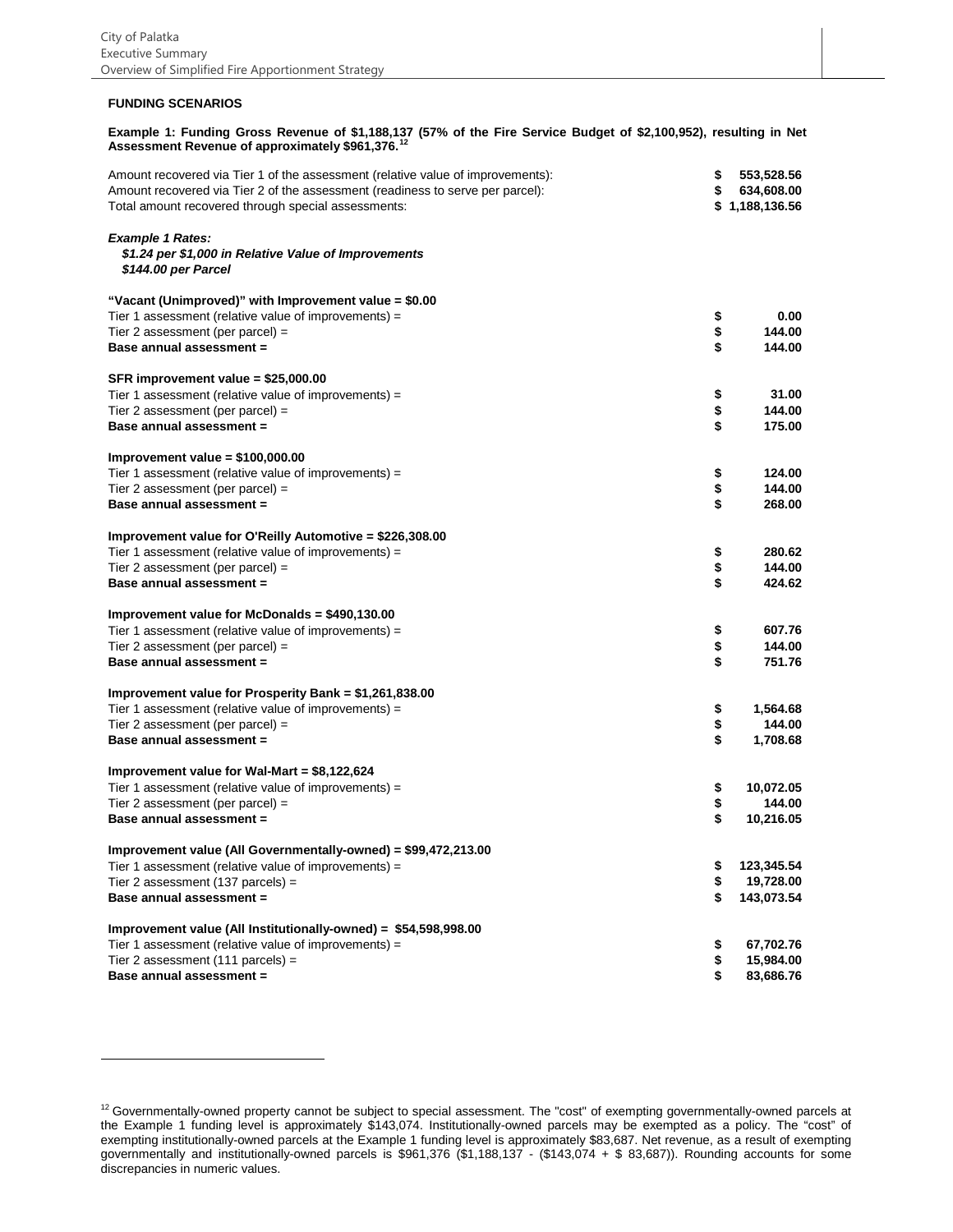-

#### **Example 2: Funding Gross Revenue of \$1,390,859 (66% of the Fire Service Budget of \$2,100,952), resulting in Net Assessment Revenue of approximately \$1,152,690.[13](#page-18-0)**

| Amount recovered via Tier 1 of the assessment (relative value of improvements):<br>Amount recovered via Tier 2 of the assessment (readiness to serve per parcel):<br>Total amount recovered through special assessments: | \$<br>\$<br>\$ | 553,528.56<br>837,330.00<br>1,390,858.56 |
|--------------------------------------------------------------------------------------------------------------------------------------------------------------------------------------------------------------------------|----------------|------------------------------------------|
| <b>Example 2 Rates:</b><br>\$1.24 per \$1,000 in Relative Value of Improvements<br><i><b>\$190.00 per Parcel</b></i>                                                                                                     |                |                                          |
| "Vacant (Unimproved)" with Improvement value = \$0.00                                                                                                                                                                    |                |                                          |
| Tier 1 assessment (relative value of improvements) =                                                                                                                                                                     | \$             | 0.00                                     |
| Tier 2 assessment (per parcel) =                                                                                                                                                                                         | \$             | 190.00                                   |
| Base annual assessment =                                                                                                                                                                                                 | \$             | 190.00                                   |
| SFR improvement value = \$25,000.00                                                                                                                                                                                      |                |                                          |
| Tier 1 assessment (relative value of improvements) =                                                                                                                                                                     | \$             | 31.00                                    |
| Tier 2 assessment (per parcel) =                                                                                                                                                                                         | \$             | 190.00                                   |
| Base annual assessment =                                                                                                                                                                                                 | \$             | 221.00                                   |
| Improvement value = $$100,000.00$                                                                                                                                                                                        |                |                                          |
| Tier 1 assessment (relative value of improvements) =                                                                                                                                                                     | \$             | 124.00                                   |
| Tier 2 assessment (per parcel) =                                                                                                                                                                                         | \$             | 190.00                                   |
| Base annual assessment =                                                                                                                                                                                                 | \$             | 314.00                                   |
| Improvement value for O'Reilly Automotive = \$226,308.00                                                                                                                                                                 |                |                                          |
| Tier 1 assessment (relative value of improvements) =                                                                                                                                                                     | \$             | 280.62                                   |
| Tier 2 assessment (per parcel) =                                                                                                                                                                                         | \$             | 190.00                                   |
| Base annual assessment =                                                                                                                                                                                                 | \$             | 470.62                                   |
| Improvement value for McDonalds = \$490,130.00                                                                                                                                                                           |                |                                          |
| Tier 1 assessment (relative value of improvements) =                                                                                                                                                                     | \$             | 607.76                                   |
| Tier 2 assessment (per parcel) =                                                                                                                                                                                         | \$             | 190.00                                   |
| Base annual assessment =                                                                                                                                                                                                 | \$             | 797.76                                   |
| Improvement value for Prosperity Bank = \$1,261,838.00                                                                                                                                                                   |                |                                          |
| Tier 1 assessment (relative value of improvements) =                                                                                                                                                                     | \$             | 1,564.68                                 |
| Tier 2 assessment (per parcel) =                                                                                                                                                                                         | \$             | 190.00                                   |
| Base annual assessment =                                                                                                                                                                                                 | \$             | 1,754.68                                 |
| Improvement value for Wal-Mart = $$8,122,624$                                                                                                                                                                            |                |                                          |
| Tier 1 assessment (relative value of improvements) =                                                                                                                                                                     | \$             | 10,072.05                                |
| Tier 2 assessment (per parcel) =                                                                                                                                                                                         | \$             | 190.00                                   |
| Base annual assessment =                                                                                                                                                                                                 | \$             | 10,262.05                                |
| Improvement value (All Governmentally-owned) = \$99,472,213.00                                                                                                                                                           |                |                                          |
| Tier 1 assessment (relative value of improvements) =                                                                                                                                                                     | \$             | 123,345.54                               |
| Tier 2 assessment (137 parcels) =                                                                                                                                                                                        | \$             | 26,030.00                                |
| Base annual assessment =                                                                                                                                                                                                 | \$             | 149,375.54                               |
| Improvement value (All Institutionally-owned) = \$54,598,998.00                                                                                                                                                          |                |                                          |
| Tier 1 assessment (relative value of improvements) =                                                                                                                                                                     | \$             | 67,702.76                                |
| Tier 2 assessment (111 parcels) =                                                                                                                                                                                        | \$             | 21,090.00                                |
| Base annual assessment =                                                                                                                                                                                                 | \$             | 88,792.76                                |

<span id="page-19-0"></span><sup>&</sup>lt;sup>13</sup> Governmentally-owned property cannot be subject to special assessment. The "cost" of exempting governmentally-owned parcels at the Example 2 funding level is approximately \$149,376. Institutionally-owned parcels may be exempted as a policy. The "cost" of exempting institutionally-owned parcels at the Example 2 funding level is approximately \$88,793. Net revenue, as a result of exempting governmentally and institutionally-owned parcels is \$1,152,690 (\$1,390,859 - (\$149,376 + \$ 88,793)). Rounding accounts for some discrepancies in numeric values.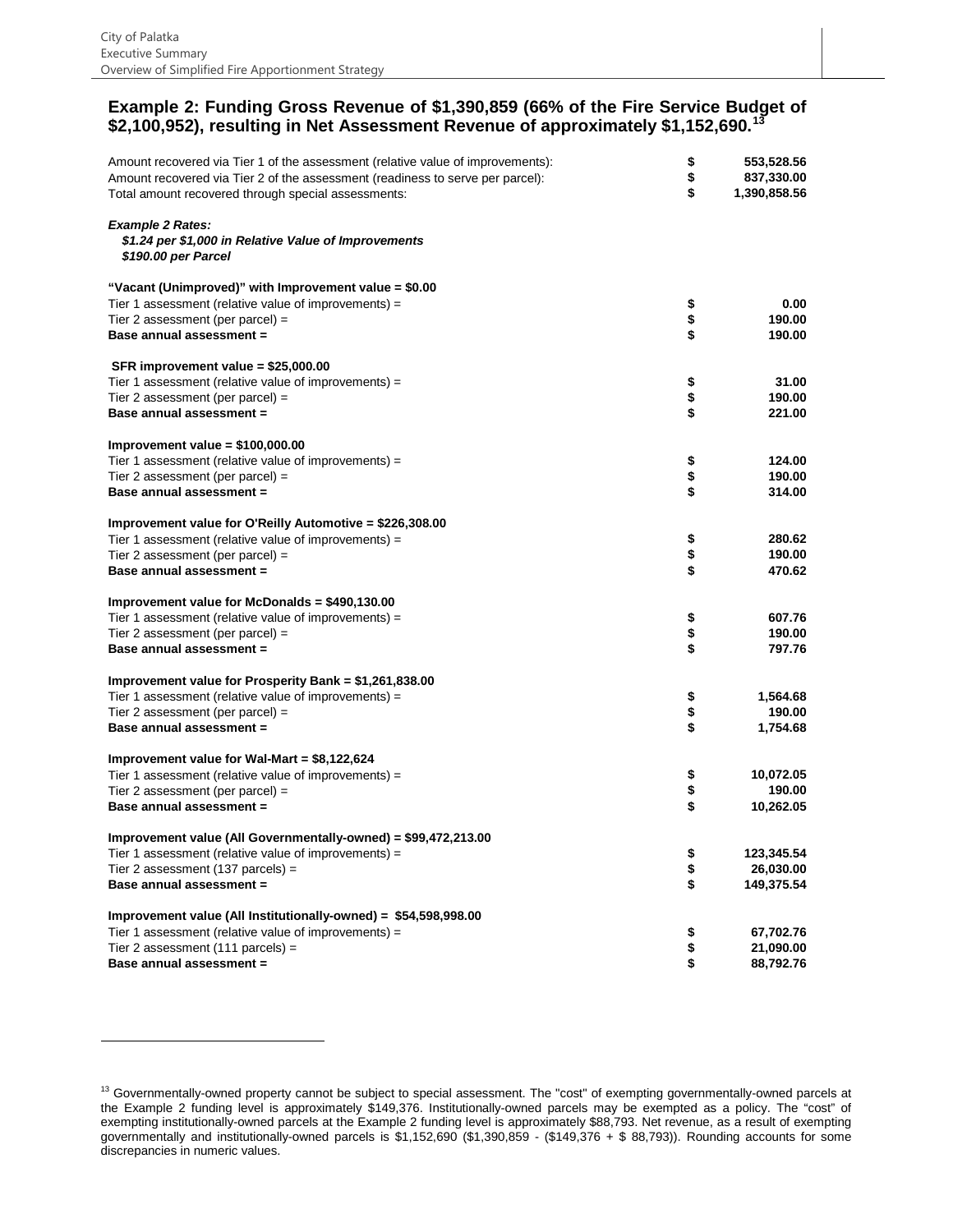1

#### **Example 3: Funding Gross Revenue of \$1,611,209 (77% of the Fire Service Budget of \$2,100,952), resulting in Net Assessment Revenue of approximately \$1,360,640.[14](#page-19-0)**

| Amount recovered via Tier 1 of the assessment (relative value of improvements):           | \$       | 553,528.56   |
|-------------------------------------------------------------------------------------------|----------|--------------|
| Amount recovered via Tier 2 of the assessment (readiness to serve per parcel):            | \$       | 1,057,680.00 |
| Total amount recovered through special assessments:                                       | \$       |              |
|                                                                                           |          |              |
| <b>Example 3 Rates:</b>                                                                   |          |              |
| \$1.24 per \$1,000 in Relative Value of Improvements                                      |          |              |
| <i><b>\$240.00 per Parcel</b></i>                                                         |          |              |
|                                                                                           |          |              |
| "Vacant (Unimproved)" with Improvement value = \$0.00                                     |          |              |
| Tier 1 assessment (relative value of improvements) =                                      | \$       | 0.00         |
| Tier 2 assessment (per parcel) =                                                          | \$       | 240.00       |
| Base annual assessment =                                                                  | \$       | 240.00       |
| SFR improvement value = \$25,000.00                                                       |          |              |
| Tier 1 assessment (relative value of improvements) =                                      | \$       | 31.00        |
| Tier 2 assessment (per parcel) =                                                          | \$       | 240.00       |
| Base annual assessment =                                                                  | \$       | 271.00       |
|                                                                                           |          |              |
| Improvement value = $$100,000.00$<br>Tier 1 assessment (relative value of improvements) = | \$       | 124.00       |
| Tier 2 assessment (per parcel) =                                                          | \$       | 240.00       |
| Base annual assessment =                                                                  | \$       | 364.00       |
|                                                                                           |          |              |
| Improvement value for O'Reilly Automotive = \$226,308.00                                  |          |              |
| Tier 1 assessment (relative value of improvements) =                                      | \$       | 280.62       |
| Tier 2 assessment (per parcel) =                                                          | \$       | 240.00       |
| Base annual assessment =                                                                  | \$       | 520.62       |
| Improvement value for McDonalds = \$490,130.00                                            |          |              |
| Tier 1 assessment (relative value of improvements) =                                      | \$       | 607.76       |
| Tier 2 assessment (per parcel) =                                                          | \$       | 240.00       |
| Base annual assessment =                                                                  | \$       | 847.76       |
| Improvement value for Prosperity Bank = \$1,261,838.00                                    |          |              |
| Tier 1 assessment (relative value of improvements) =                                      | \$       | 1,564.68     |
| Tier 2 assessment (per parcel) =                                                          | \$       | 240.00       |
| Base annual assessment =                                                                  | \$       | 1,804.68     |
| Improvement value for Wal-Mart = \$8,122,624                                              |          |              |
| Tier 1 assessment (relative value of improvements) =                                      | \$       | 10,072.05    |
| Tier 2 assessment (per parcel) =                                                          | \$       | 240.00       |
| Base annual assessment =                                                                  | \$       | 10,312.05    |
|                                                                                           |          |              |
| Improvement value (All Governmentally-owned) = \$99,472,213.00                            |          | 123,345.54   |
| Tier 1 assessment (relative value of improvements) =                                      | \$       | 32,880.00    |
| Tier 2 assessment (137 parcels) =<br>Base annual assessment =                             | \$<br>\$ | 156,225.54   |
|                                                                                           |          |              |
| Improvement value (All Institutionally-owned) = \$54,598,998.00                           |          |              |
| Tier 1 assessment (relative value of improvements) =                                      | \$       | 67,702.76    |
| Tier 2 assessment (111 parcels) =                                                         | \$       | 26,640.00    |
| Base annual assessment =                                                                  | \$       | 94,342.76    |

<span id="page-20-0"></span><sup>&</sup>lt;sup>14</sup> Governmentally-owned property cannot be subject to special assessment. The "cost" of exempting governmentally-owned parcels at the Example 3 funding level is approximately \$156,226. Institutionally-owned parcels may be exempted as a policy. The "cost" of exempting institutionally-owned parcels at the Example 3 funding level is approximately \$94,343. Net revenue, as a result of exempting governmentally and institutionally-owned parcels is \$1,130,640 (\$1,611,209 - (\$156,226 + \$ 94,343)). Rounding accounts for some discrepancies in numeric values.